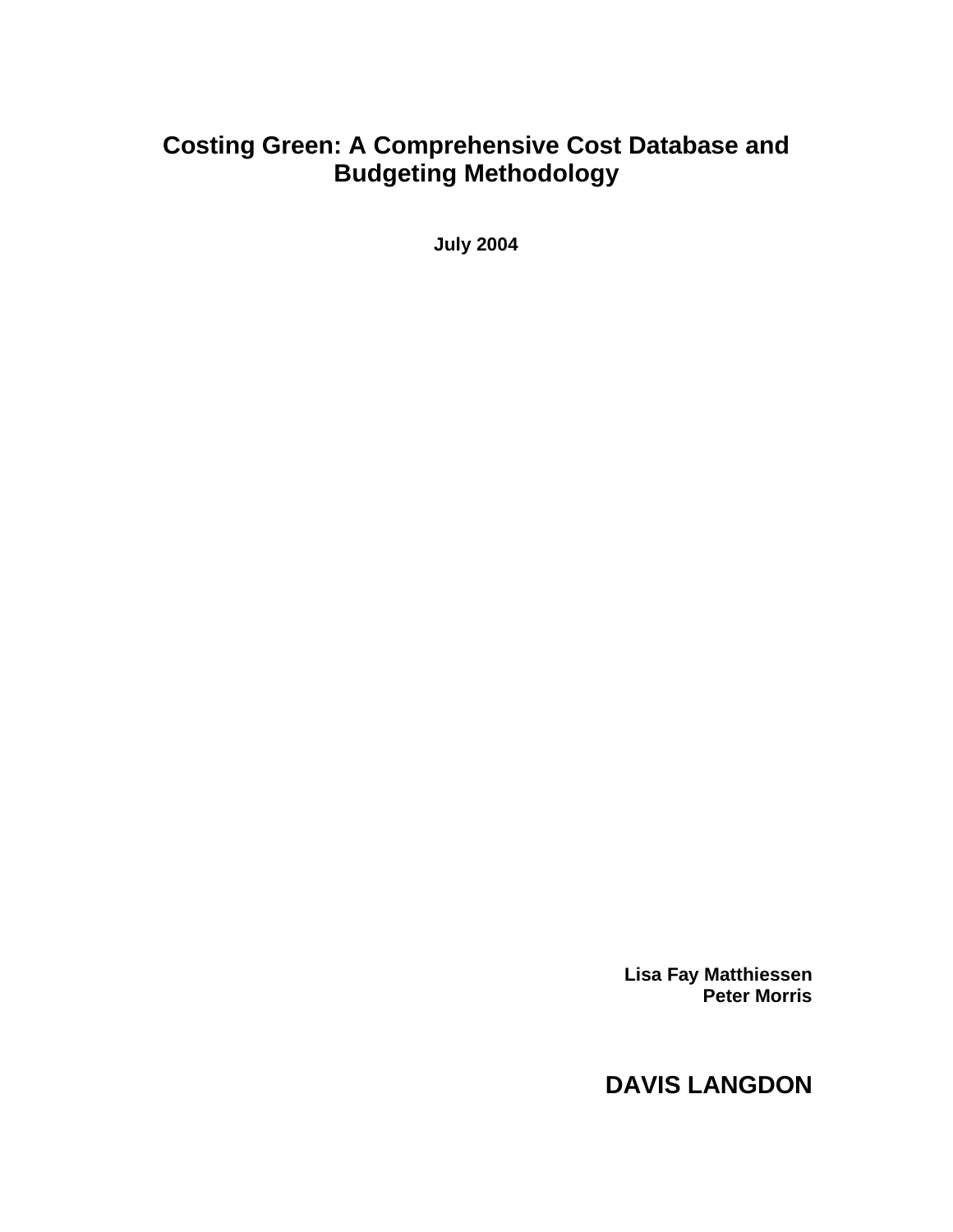# **Table of Contents**

| <b>Introduction</b>                                                                                                                                                                                       | 3                                        |
|-----------------------------------------------------------------------------------------------------------------------------------------------------------------------------------------------------------|------------------------------------------|
| <b>Basis of Analysis</b>                                                                                                                                                                                  | 4                                        |
| A Measure of Sustainability                                                                                                                                                                               | $\overline{4}$                           |
| Gathering the Information: The Davis Langdon Knowledgebase                                                                                                                                                | $\overline{4}$                           |
| <b>Feasibility and Cost</b>                                                                                                                                                                               | 6                                        |
| <b>Point by Point Analysis</b><br><b>Sustainable Sites</b><br>Water Efficiency<br>Energy and Atmosphere<br><b>Materials and Resources</b><br><b>Indoor Environmental Quality</b><br>Innovation and Design | 6<br>6<br>$\,8\,$<br>9<br>10<br>11<br>13 |
| Factors That Influence Feasibility and Cost<br>Demographic Location<br><b>Bidding Climate</b><br>Intents / Values<br>Climate                                                                              | 13<br>14<br>14<br>15<br>16               |
| Feasibility and Cost - Conclusion                                                                                                                                                                         | 16                                       |
| Analyzing the Data - Cost Analysis of Similar Buildings                                                                                                                                                   | 18                                       |
| <b>Academic Buildings</b>                                                                                                                                                                                 | 19                                       |
| <b>Laboratory Buildings</b>                                                                                                                                                                               | 20                                       |
| <b>Library Buildings</b>                                                                                                                                                                                  | 21                                       |
| <b>LEED-Seeking versus Non-LEED</b>                                                                                                                                                                       | 22                                       |
| Cost Analysis of Similar Buildings - Conclusion                                                                                                                                                           | 23                                       |
| <b>Analyzing the Data - Initial Budget</b>                                                                                                                                                                | 24                                       |
| Initial Budget Cost Analysis - Conclusion                                                                                                                                                                 | 25                                       |
| <b>Budgeting Methodology for Green</b>                                                                                                                                                                    | 26                                       |
| <b>Establish Team Goals, Expectations and Expertise</b>                                                                                                                                                   | 26                                       |
| Include Specific Goals                                                                                                                                                                                    | 26                                       |
| Align Budget with Program                                                                                                                                                                                 | 26                                       |
| Stay On Track                                                                                                                                                                                             | 27                                       |
| <b>Budgeting Methodology - Conclusion</b>                                                                                                                                                                 | 27                                       |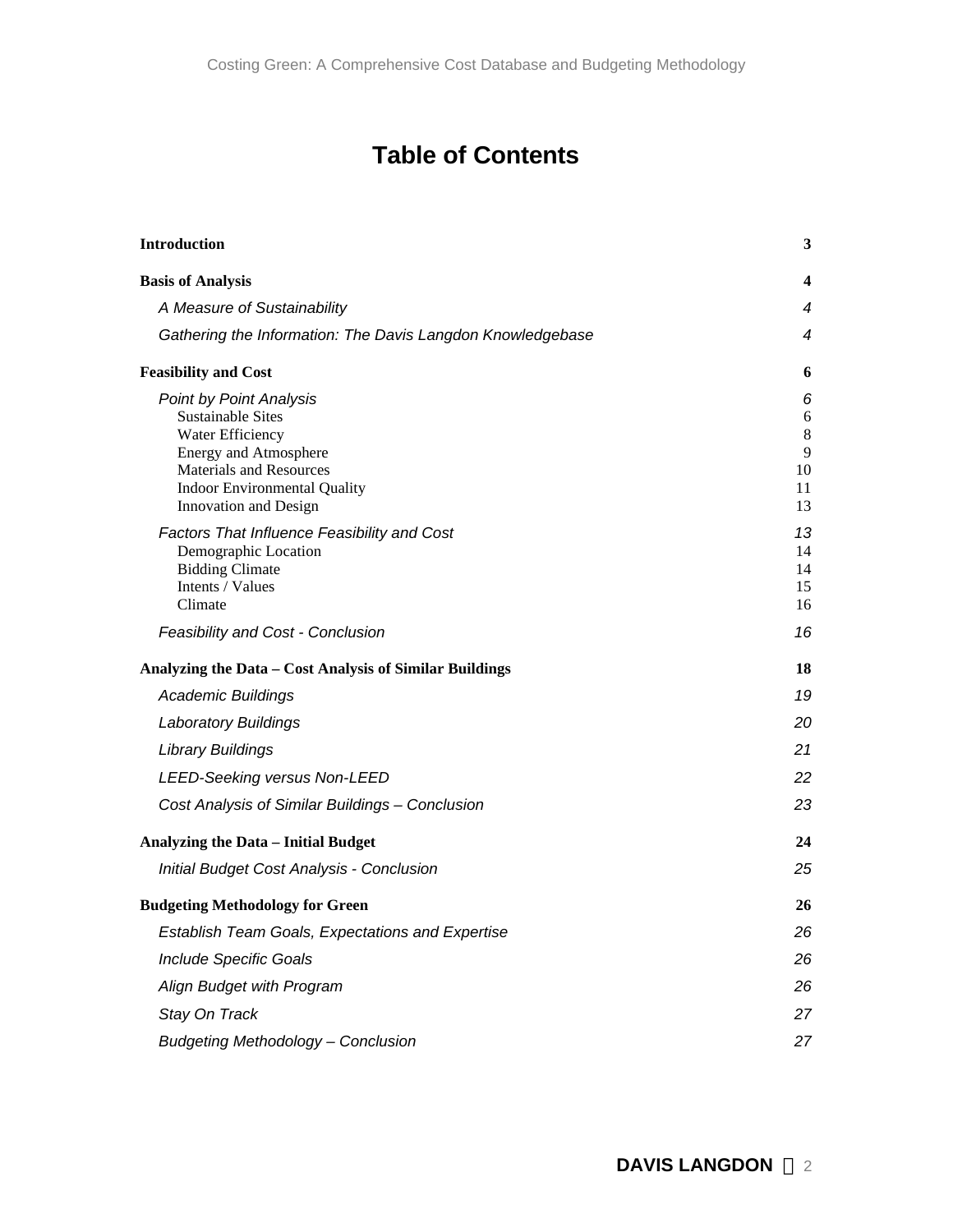# **Introduction**

The first question often asked about sustainable design is: what does 'green' cost, typically meaning does it cost more? This raises the question: more than what? More than comparable buildings, more than the available funds, or more than the building would have cost without the sustainable design features? The answers to these questions have been thus far elusive, because of the lack of hard data.

This paper uses extensive data on building costs to compare the cost of green buildings with buildings housing comparable programs, which do not have sustainable goals. The foundations are also laid to analyze incremental costs over starting budgets, and to compare the costs for different specific measures and technologies. Additionally, we present a budgeting methodology that provides guidelines for developing appropriate budgets to meet the building program goals, including sustainability goals.

This report looks only at construction costs. It is true that the costs and benefits of sustainable design can and should be analyzed holistically, including operations and maintenance implications, user productivity and health, design and documentation fees, among other financial measurements. However, it is our experience that it is the construction cost implications that drive decisions about sustainable design. By assisting teams to understand the actual construction costs on real projects of achieving green, and by providing a methodology that will allow teams to manage construction costs, we hope to enable teams to get past the question of whether to green, and go straight to working on how.

From this analysis we conclude that many projects achieve sustainable design within their initial budget, or with very small supplemental funding. This suggests that owners are finding ways to incorporate project goals and values, regardless of budget, by making choices.

However, there is no one-size-fits-all answer. Each building project is unique and should be considered as such when addressing the cost and feasibility of LEED. Benchmarking with other comparable projects can be valuable and informative, but not predictive. Any assessment of the cost of sustainable design for a particular building must be made with reference to that building, its specific circumstances and goals.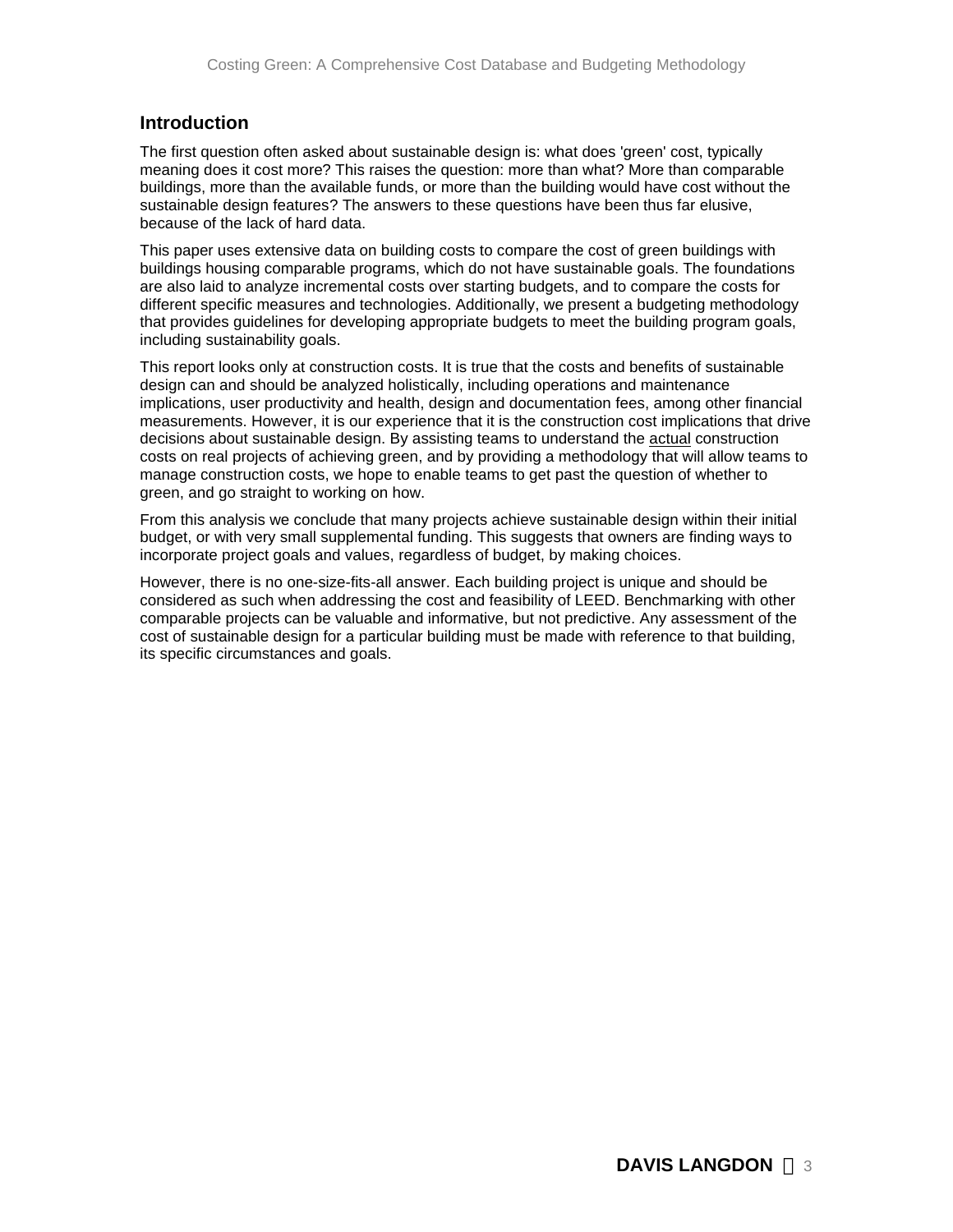# **Basis of Analysis**

# *A Measure of Sustainability*

The United States Green Building Council (USGBC)'s Leadership in Energy and Environmental Design (LEED<sup>®</sup>) rating system is useful for gauging level of sustainability, or 'greenness' in a building. Thus, in order to answer the question of the cost of sustainable design, we can look to the costs involved in meeting each level of LEED certification when compared to non-LEED buildings.

The USGBC developed the LEED rating system, "a voluntary, consensus-based national standard for developing high-performance, sustainable building<sup>1</sup>" as a measure to assess the sustainability of buildings in the United States. Using a point system, project teams identify sustainable design measures that can be incorporated into the project, and self-evaluate their success in doing so. If the building meets certain qualifications, it is recognized, with certification levels of Certified, Silver, Gold, or Platinum. The highest levels of certification (Gold and Platinum) are intended to require significant effort and ingenuity on the part of the project owners and designers, challenging them to push the boundaries and create highly efficient, sustainable buildings to serve as examples, and push market transformation.

LEED provides a means to actually measure sustainability using accepted standards and methodologies, and often using cost and quantities as determinants. It therefore lends itself to statistical analysis. Also, LEED has effectively become the accepted standard for measuring green design in the United States; most project teams have the basic knowledge allowing them understand the implications of the analysis undertaken here.

# *Gathering the Information: The Davis Langdon Knowledgebase*

As a cost consulting company, Davis Langdon analyzes the detailed costs for hundreds of projects each year. Each of these projects contains important information that can be used to compare buildings and help determine costs for future buildings. Corporate experience over the past thirty years includes estimating work for thousands of projects, on every continent (including Antarctica)

One of the main focuses of Davis Langdon's research department has been to establish an internal knowledge database to serve as a clearinghouse of cost information for all projects estimated within the Davis Langdon offices. At the time of this report, the database contains information from nearly 600 distinct projects in 19 different states, encompassing a wide variety of building types, locations, sizes, and programs. As information from new projects is added to the database, the number of building programs and locations represented will continue to increase.

This database provides an opportunity to evaluate a large number of projects across a range of project types. We track the construction costs and design parameters of all of our projects. This includes quantitative measures of the buildings, as well as specific sustainability measures and LEED points targeted, or achieved, by the building. We also track detailed cost and program data and design narratives.

The most common program types for projects in the knowledgebase are (in no particular order):

- Universities and Colleges (academic buildings)
- Classrooms (higher education and K-12)
- Laboratories (academic and commercial)
- Offices
- Hospitals
- **Libraries**

1

• Multilevel Parking Structures (underground and above ground)

<sup>&</sup>lt;sup>1</sup> LEED http://www.usgbc.org/leed/leed\_main.asp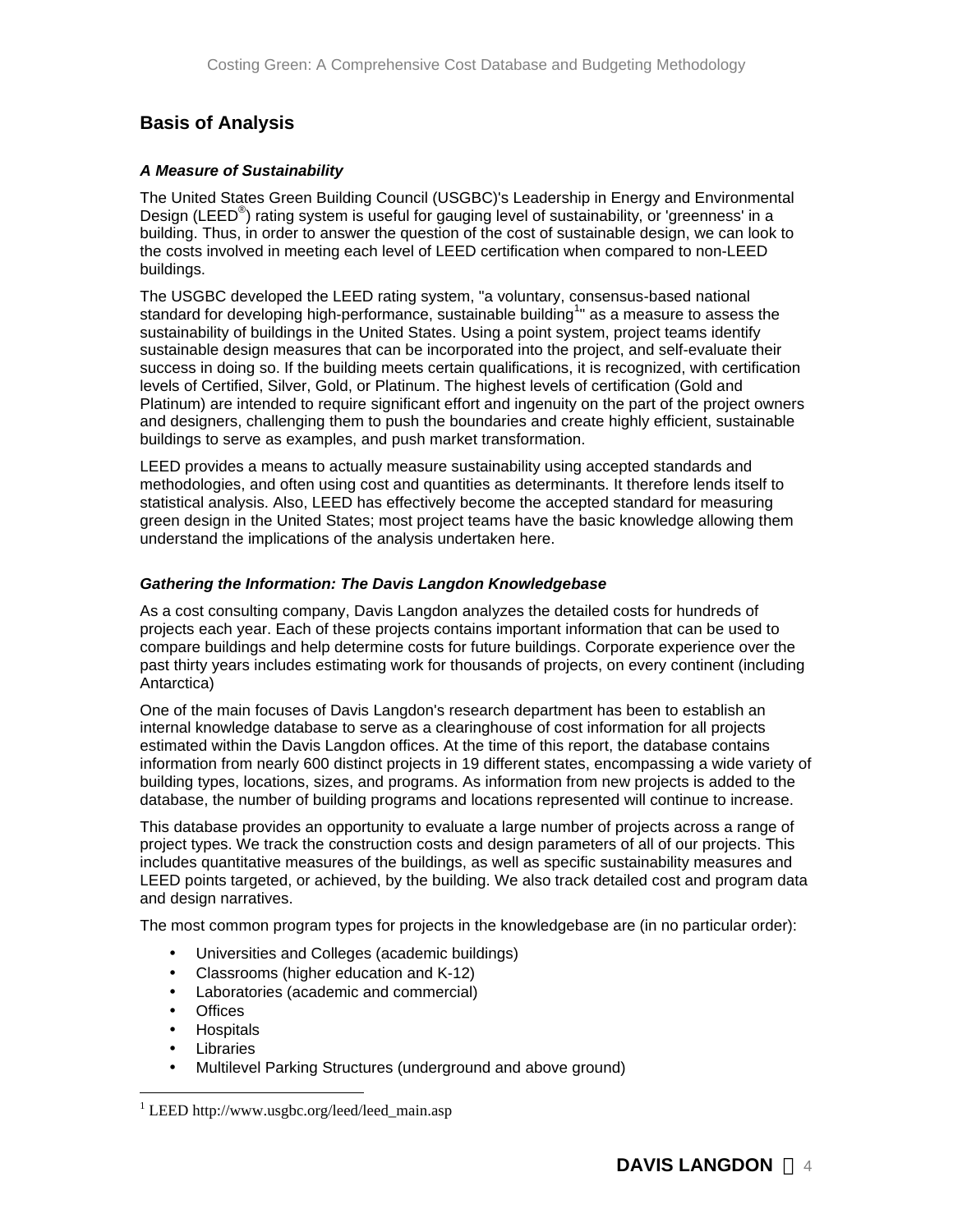- Theaters
- Gymnasiums, Multipurpose rooms, and Auditoriums
- Sports Facilities
- Museums and Art Galleries
- Animal Care Facilities (such as shelters and vivariums)

In addition to these, the knowledgebase contains cost data for courthouses, visitor and community centers, police and fire stations, emergency operation centers, hotels, convention centers, retail stores, restaurants, apartments and student housing, and many other program types.

While the database was built to store information about each project such as estimate phase and date, inclusions and exclusions, and construction conditions, the main focus of the knowledgebase centers on the collection of component cost information for the projects. This data allows us to run comparison reports for total costs as well as individual component costs, across program type, building size, or project location.

Customized search functionality built into the database provides the ability to specify selection criteria, such as program type or location. Once criteria are specified and the search is run, a list of projects is displayed, which can then be sorted, selected or discarded as needed. Once selected, the data is then extracted into a side-by-side comparison within a worksheet, listing control quantities and component costs, and displayed as total numbers and as cost per square foot. If desired, design development or cost contingencies stored with project information can be applied to all costs as they are extracted. Once the data is extracted, further statistical or graphical analysis can easily be performed.

In addition to cost data, the knowledgebase also stores point-by-point information about LEED for applicable projects. For each point that is sought the database stores credit identity, cost for the point (where applicable), level of point achievement, and any notes that may be necessary to provide explanation for the point attempted or achieved. This information is stored to allow quick calculations of total points per project, as well as to provide statistical analysis on which points projects are or are not seeking.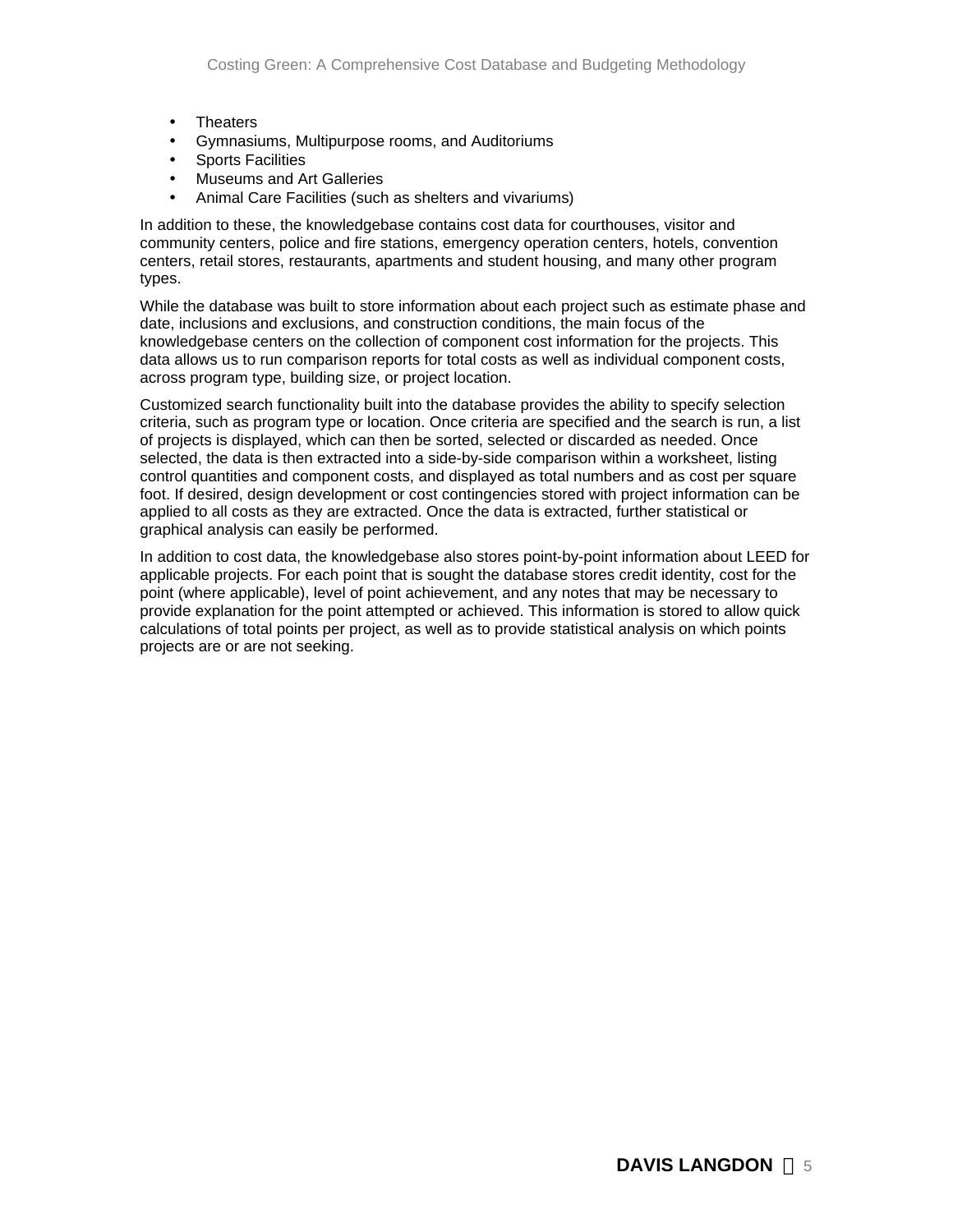# **Feasibility and Cost**

### *Point by Point Analysis*

The LEED rating system comprises 7 prerequisites and 69 elective points, grouped into 6 categories. Of these, some will result in no additional cost to a project, while others may result in an identifiable cost. When considering LEED for a building project, it is crucial first to determine which points are achievable by the project. From there, an understanding of the potential costs of each achievable point can be developed.

The following section discusses feasibility of each LEED point, based on the points either earned or being attempted by the projects studied for this report.

The graphs shown in each category discussion show the percent of projects that have indicated that they expect to qualify for those points. For the purposes of this paper we determined that a point would be counted if it was specifically included in the design and budget for the project; where a point appears to be wishful only, it has been excluded. Additionally, feasibility is divided by LEED category. The green bars indicate those projects aiming for Certified; the silver bar is for Silver ratings, and the Gold bar encompasses both Gold and Platinum projects*.* 

Following each graph is a discussion of the more salient implications. Further study of the links between cost and feasibility is underway and will be made available at a later date.

Point percentages were calculated based on LEED checklists obtained from 61 LEED-seeking projects selected from our knowledgebase.



*Sustainable Sites*

It is our experience that building project sites are rarely selected for their LEED-related impact. The first four points have to do with site selection, urban density, brownfield reclamation, and proximity to mass transit; the ability of a project to get any of these points is usually unconnected to whether or not the project has a LEED goal.

One of the more prescriptive LEED points, Site Credit 4.2 requires the provision of bike racks and showers. This is a relatively inexpensive point with low design impact; most projects target this point from the start.

Site Credit 4.3 similarly has relatively low cost and design impacts; electric refueling stations can be added almost any time during design and construction. However, electric cars are not the future trend once expected, and there are no other market-ready options available. While this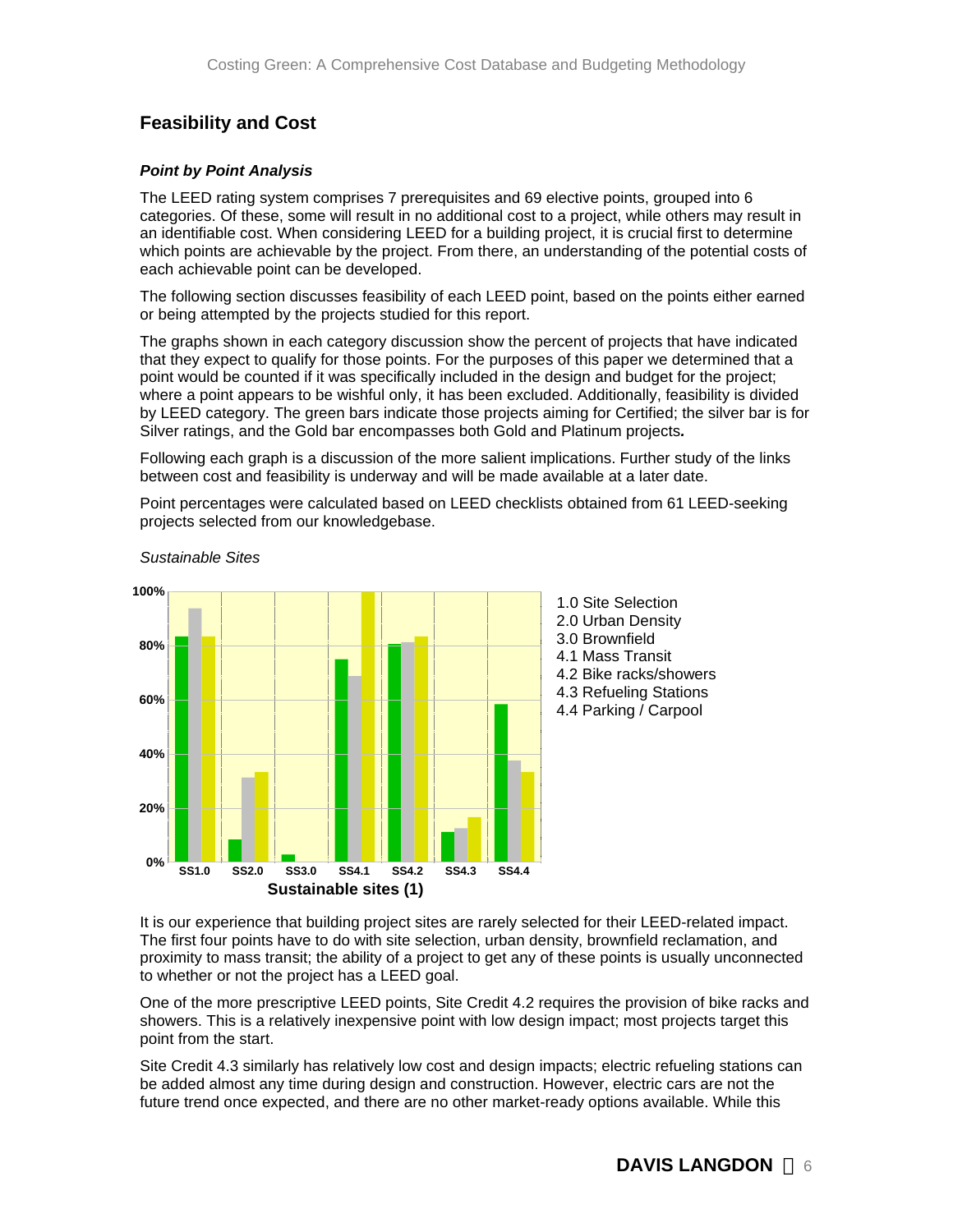point can be awarded if an owner provided a fleet of alternatively fueled vehicles, our database contains only a handful that have taken this route.

Most projects that achieved Site Credit 4.4 did so by making minimal design changes – adding striping and signage for car and vanpool parking. Few projects actually reduced total parking in order to achieve this point. This is therefore a low cost and design impact point.

Like all the Prerequisites, Erosion and Sedimentation Control, is not shown on the chart. In terms of cost, the standards and technologies are standard to most projects, or easily achieved at minimal added cost.



Unlike site selection, site design is often modified to meet LEED criteria. In general, most Certified projects achieve 5 or 6 of the total 14 available site points, with the higher LEED levels achieving 9 or more.

Credit Site 5.1 requires either the minimization of site construction – usually achieved only where there is minimal construction cost implication, i.e. where substantial excavation is not required, or by restoring half of the non-building area to natural habitat. Projects in our study achieved this point typically by replacing a portion of plant materials with native species. Credit 5.2 is also typically achieved at minimal cost or not achieved at all; we have not seen projects actually reduce their development footprint by any appreciable amount. Rather, projects have realized that open space is indeed available and have obtained commitment from the owner.

Methods used to slow stormwater flow, and to treat stormwater, are linked to LEED Site Credits 6.1 and 6.2. Site size plays a significant role in whether or not the stormwater-related points result in additional cost. Swales tend to have a minimal cost impact, retention or detention ponds are more expensive, and installation of stormwater collection tanks can be very costly. Projects on large sites tend to install swales or ponds, while buildings on limited sites, usually urban, use collection tanks and filters to meet this point. In general, projects used the less costly approaches, or did not attempt the rate and quantity point, choosing to target treatment only using filters. Several Silver and Gold projects used the more costly underground tank approach to the first point; these projects also capitalized on opportunity for synergies between this point and other irrigation and water use reduction points.

Most LEED projects target the first heat island effect point, SS 7.1. This is most often achieved by changing the color of concrete paving and adding shade elements for relatively low cost, with design standards being the only impediment.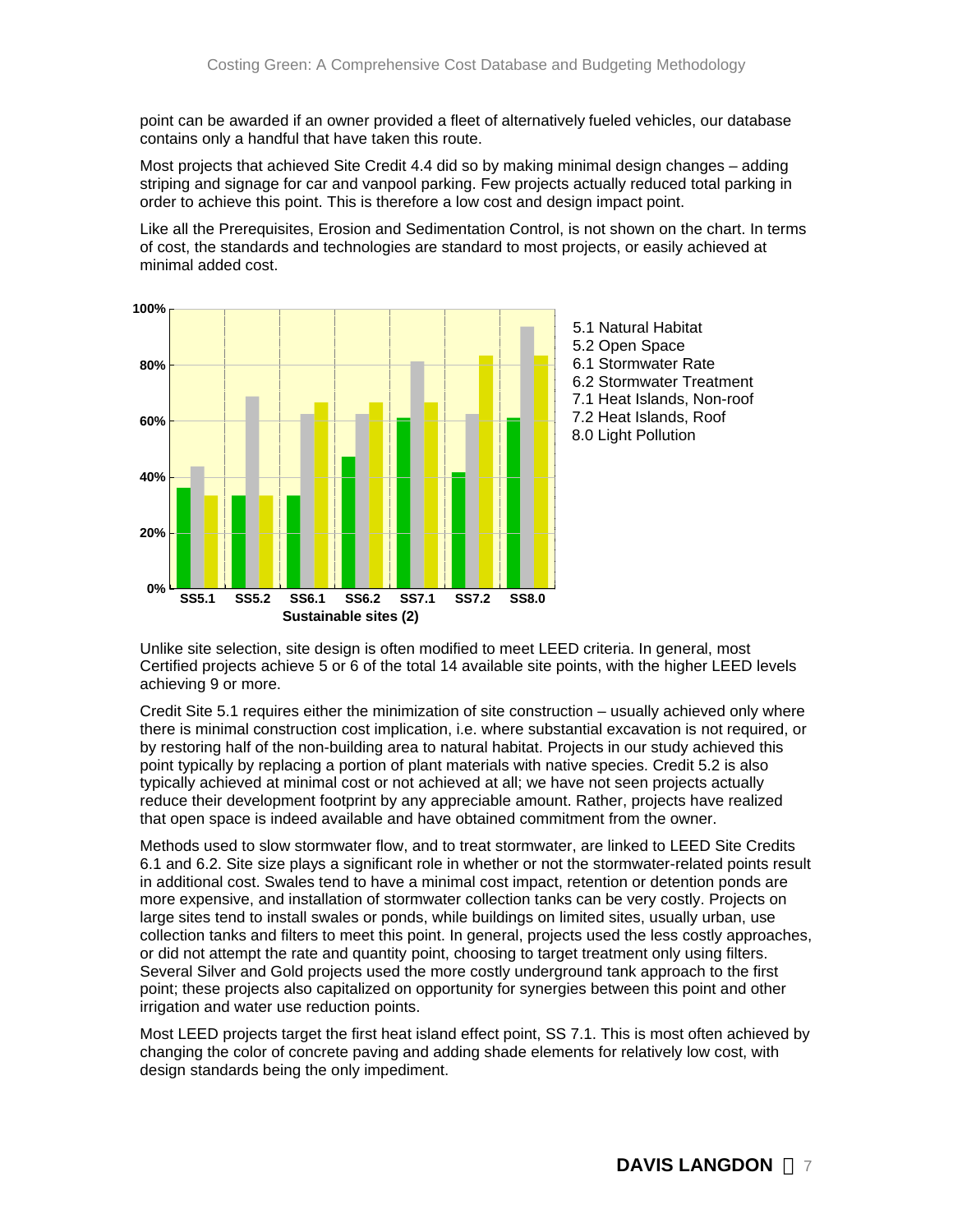Specification of high-emissivity roofing for the second point can be costly. However, design impacts are minimal and the change relatively easy to make if undertaken early enough. We have seen few projects attempt this point via a green roof. This may have a little to do with cost, but probably has more to do with perceived structural and maintenance issues, more substantial aesthetic impact, and added design effort.

Most projects attempt Light Pollution Credit, SS C8.0. However, many will not achieve it. Clients and code officials often perceive this point to be at odds with security requirements. In addition, project teams may be dissuaded because the standards cited are not always well understood and the required documentation time consuming. Hard costs are reasonable, typically having to do with the placement of more light standards.



*Water Efficiency*

Irrigation point WE 1.1 is typically easily achieved by designing high efficiency irrigation, at minimal cost, although this can be difficult to achieve if the landscaping includes turf grass. (The use of turf grass can also preclude attainment of Site Credit 5.2; it is often impossible to filter phosphorous used in fertilizing lawns to the standard required for the point.)

While the first irrigation point is high on the list of points to attempt, the second is less popular. This is often because the decision to install no permanent irrigation requires stronger commitment than many project owners feel. Most projects that achieved this point by using reclaimed water did so using water supplied to the site by the local water district. Costs were therefore low. Where reclaimed water was available, project teams often elected to bring the water into the building for use at sewage conveyance, thus achieving several more points.

The preponderance of projects that achieved Water Credit 2.0, the wastewater point, did so by installing waterless urinals and low-flow toilets. While there is usually no cost impact to the use of the urinals, there may be difficulty in implementation. This is still unfamiliar technology in many areas, and resistance from operators and code officials can be a stumbling block to achieving this point. Feasibility is therefore often a larger concern than cost.

The installation of low flow fixtures and other standard water saving devices such as faucet aerators or sensor flow controls in public bathrooms facilitates achievement of the water use reduction point WE 3.1. The second point is often more difficult to achieve and is usually only attempted by those projects reaching for a higher level of LEED certification. This point is often achieved in conjunction with Credit 2.0 by the use of waterless urinals.

In general, Certified and Silver projects tended to achieve the first irrigation and water use reduction points, using standard technologies at no additional cost. Gold and Platinum projects tended to achieve all 5 water points, typically at reasonable added cost, but with significant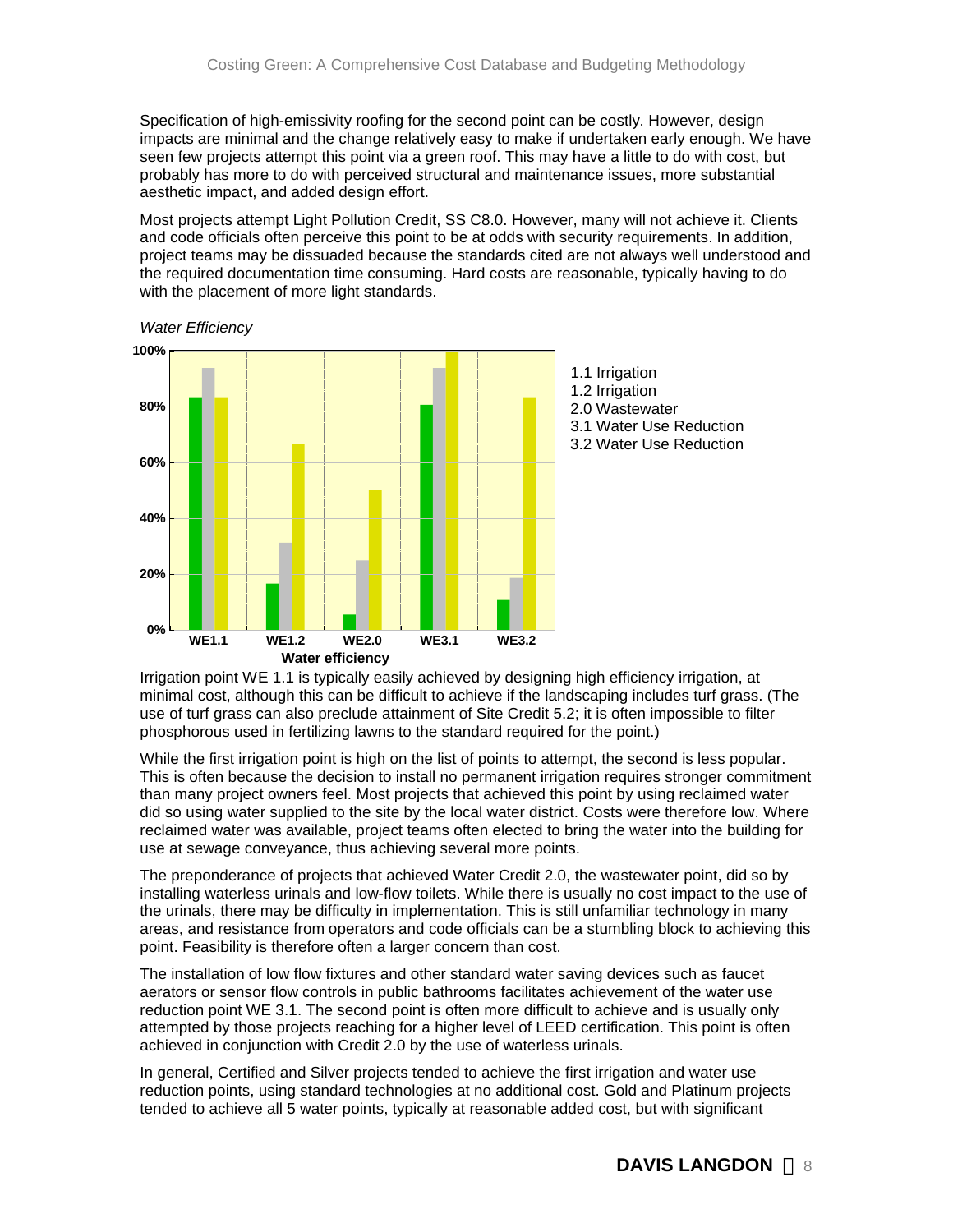commitment. Further analysis will look at the synergies between these and other systems and site points.



*Energy and Atmosphere*

In many cases, projects can earn the first two to three energy use reduction points with relatively little changes to the existing design approach. local code requirements often establish minimum levels of efficiency which allow a project to qualify for some of these LEED points very little additional effort and cost. However, as the graph shows above, as energy use reduction requirements rise, the difficulty in reaching those levels also rises, and the last few energy use points are usually only attempted by projects hoping to qualify for the higher levels of LEED. These points require a high level of integrated design and/or innovative technology. Costs range widely; some projects added significant costs and others actually save money. In every case, an integrated design process and early commitment to sustainable design enable high achievement.

On-site generation of renewable energy – almost always photovoltaics – has a substantial construction cost impact. However, installation of these systems usually provides a long term cost savings. Additionally, incorporating renewable energy into design will earn the project at least one additional energy use reduction point. Many projects offset costs through available incentives, integration of photovoltaics into architectural features, and overall reduction of energy use requirements.

The additional commissioning point represents a reasonable added cost as compared to the substantial costs that come with attaining the commissioning prerequisite. Point feasibility is more often predicated on design team intent than on cost; this is one of the few LEED points that literally requires early commitment.

Many projects attempt to qualify for the additional measurement and verification point. However, this point requires a higher level of monitoring than provided by most Building Control Management Systems, and so will result in substantial added costs. Projects attempting this point typically have fairly complex systems, and users/operators that are likely to actively use the resulting data. In our study, this point was targeted by laboratories and larger buildings on campuses with a strong facilities department. Many of these projects use the DDC for user education as part of an innovation point.

The acquisition of offsite-generated renewable energy is typically considered an operations rather than first cost, and is usually reasonable.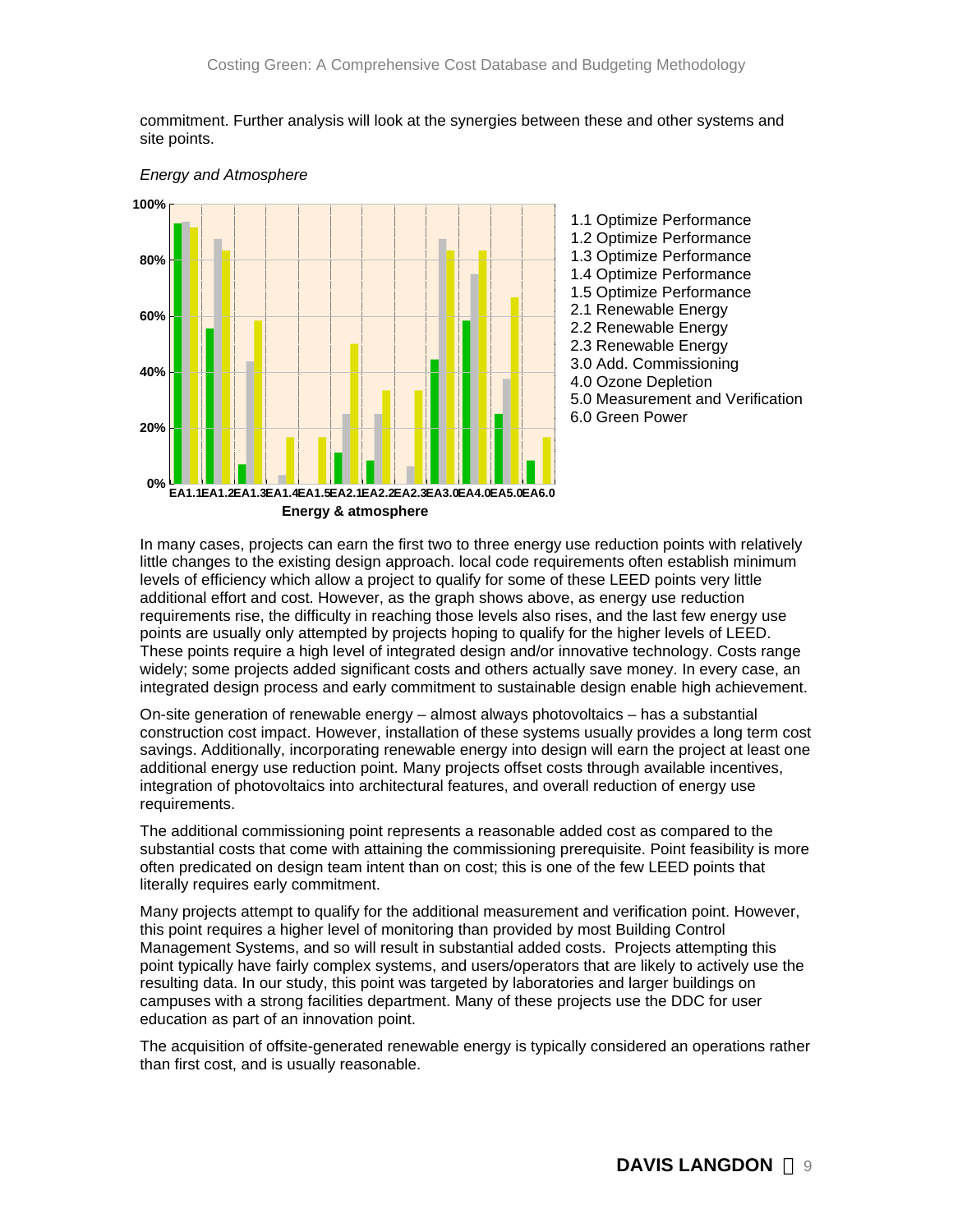

#### *Materials and Resources*

Certified and Silver projects tend to achieve 4 of the 13 points in this category, while Gold and Platinum achieve 8 or more.

Few projects incorporate the Building Reuse points. It can be difficult for remodeling projects to achieve other points, especially site and energy use reduction, without a significant increase in cost. We find, therefore, that few remodel projects seek to pursue LEED certification. These points in themselves do not necessarily add cost to a project; it is the impact of the cost of achieving the other necessary points that tends to make these points uncommon.

Construction waste management is achieved at some level on almost every project. Costs vary greatly depending on project location and availability of established construction waste recycling programs. While urban projects are typically able to achieve these points for minimal cost impact, rural projects may see cost greater impacts. Additionally, waste management is greatly dependant on how familiar or comfortable the general contractor is with such practices. Cost impact is therefore extremely dependent on contractor commitment. Thus, in order to understand the potential cost impact of achieving these points, we must not only be familiar with the programs available within the area, but also with the ability and willingness of the contractors to comply.

The use of recycled content is usually not difficult for most projects, at minimal or no added cost. Steel framed buildings usually qualify for at least one point for recycled content with no additional cost impact. The balance of materials required can be made up in standard materials.

Use of locally harvested and/or produced materials is usually neither difficult nor costly for most projects to achieve. By comparing the point expectations of our study projects with the actual achievements of the current USGBC certified projects, we find that more projects actually earn these points than are anticipated in our study. This is because the difficulty of these points lies more with the documentation than with the actual specification; once the contractor develops a documentation procedure, meeting the points becomes relatively straightforward. As with recycled content, these points are typically earned using standard materials.

Most projects are unable to meet both the rapidly renewable materials and reused materials points. While many applicable materials tend to be high-end finishes and therefore costly, projects tend to lost these points more because it is quite difficult to achieve the required percentage of building materials, than because of cost.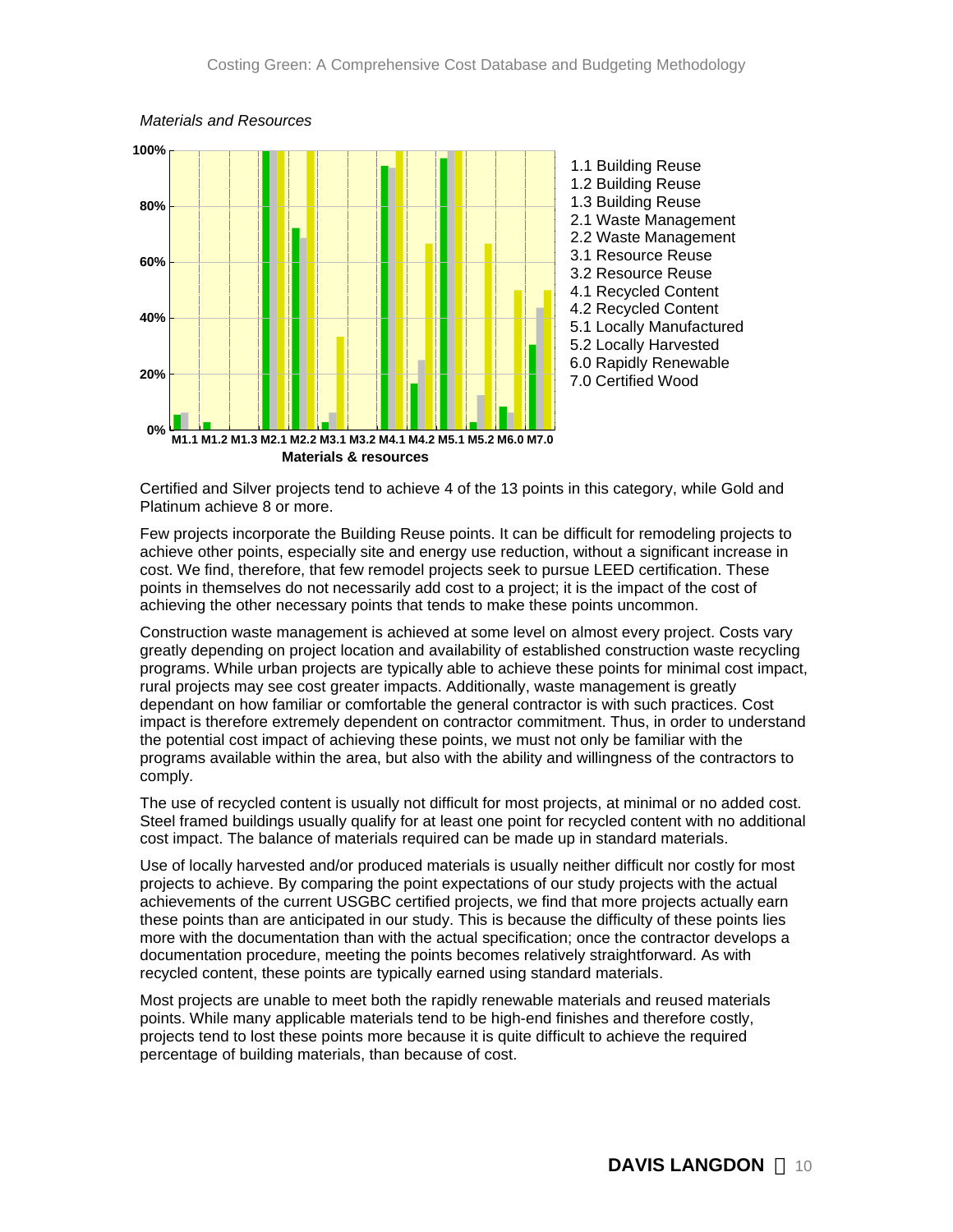Certified wood is usually more expensive than non-certified wood, and prices tend to fluctuate. Knowledge of sources and prices is needed to establish actual cost impact on any individual project.



*Indoor Environmental Quality*

Of all the categories, the points in the Indoor Environmental Quality category tend to be the most often sought. This is likely because so many of these points are already incorporated into normal designs, due to building codes and availability of materials.

Establishing an air quality plan during the construction process is high on the list of points projects attempt to achieve, but fail to qualify for. This is because this point requires significant coordination and management on the part of the contractor and all members of the construction crew, as well as a strong commitment by all members of the construction crew to abide by the rules. In order to qualify for these points, construction must be carefully planned and sequenced, and crew members must be carefully trained and monitored to ensure that all criteria are met. The direct cost of this point is relatively low, but the impact on the contractor's bid can be very significant if the contractor views this as onerous and undesirable.

The feasibility of the second air quality point depends a great deal on the climate. In hot, dry areas such as most of California a two week flush-out with outdoor air is quite feasible as long as it is planned into the construction schedule. In areas where there is high humidity, however, this point is simply not feasible, since a two week flush-out with outdoor air in wetter climates is more likely to expose the interior of the building to mold and other problems.

Neither of the indoor air quality points needs to have a cost impact on a project if the project owners and construction team are committed. However, not all crews are willing or able to maintain the level of management needed to ensure the performance necessary to meet these points successfully. These points may seem easy to achieve, but often turn out far more complicated, and thus less feasible, than anticipated.

The materials points in this category are usually fairly easy to achieve. In many cases, local or regional ordinances may already require that projects meet those standards. For example, in California, buildings are required to meet standards which allow projects built under those rules to qualify for most – if not all – of the materials points without any impact to cost or design. Where local or regional regulations do not already establish the use of low emitting materials, making use of these should have only minimal – if any – impact on cost, as these are usually widely available.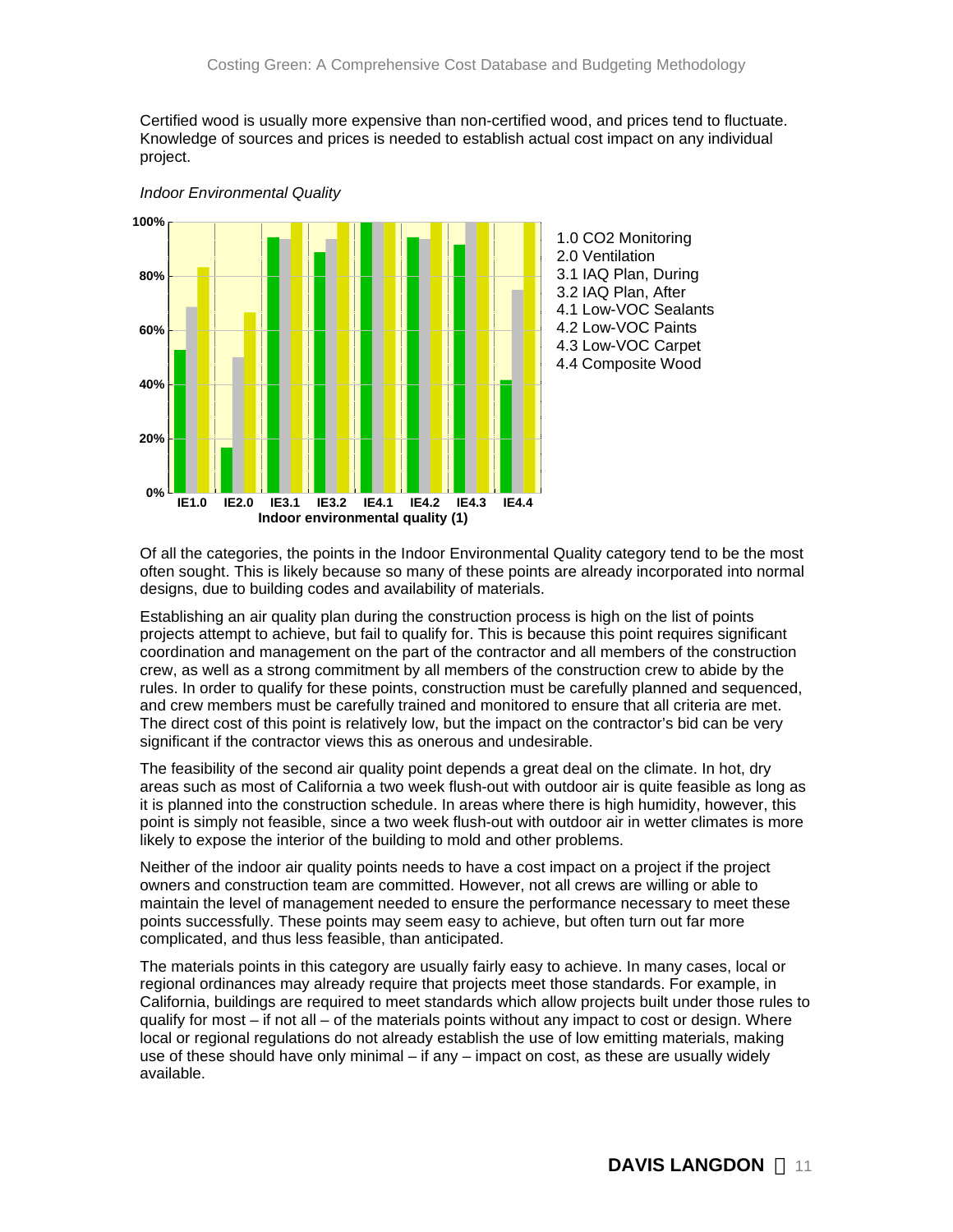

The pollutant control requirement can usually be met with little added cost, although the requirements do add some exhaust ductwork and drainage.

Operable windows have a fairly low direct cost premium over fixed windows, but often have a significant added cost when combined with a traditional air conditioning system. Owners often require control interlocks between the air conditioning and the windows to ensure that the air conditioning is not running while the window is open. This can add controls, zones and ductwork, leading to a premium cost much greater than the cost of the windows. Operable windows may also simply be impractical or undesirable; laboratories and healthcare facilities can not have operable windows, owners may have a concern for the security of occupants or contents, or the climate may simply not lend itself to operable windows for much of the year.

Non-perimeter control can be much more difficult to achieve, since it requires control by individual occupants. Few buildings have systems geared to individual control, and adding such systems can significantly increase the number of controls and zones. Raised floor systems are the most common and economical way of achieving this point.

Many projects attempt to qualify for the last two points in this category – daylighting and views. However, these points are calculated based on mass and depth of the building and light actually entering the interior spaces, making these points are more difficult to achieve than most people realize. We expect that this will improve as design standards change over time and the benefits of daylighting and views become more desired. Because these two points have to do with mass and depth there is no feasible way to assign a single line-item cost to either.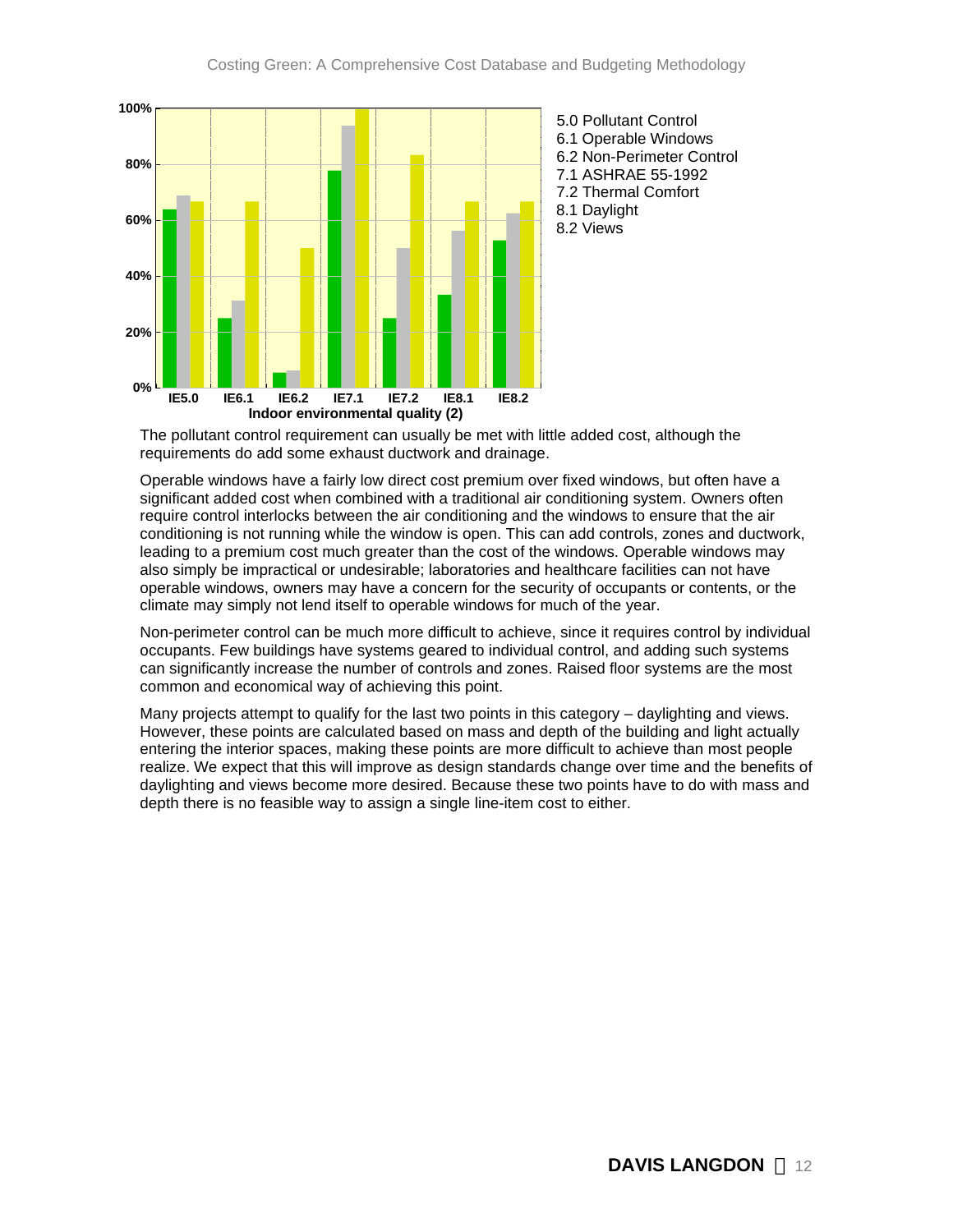

*Innovation and Design*

The Innovation and Design category is a catch-all section, designed to allow projects to earn points for items that may not fall into any other designated point. Innovation points can be achieved by either:

- Going over and above the required level of a specific point, such as establishing higher reductions in estimated energy or water use than specified by those points.
- Incorporating something not already addressed into the design. In the past this has included things such as providing educational signage in the building which points out the sustainable features, or making use of other innovative technologies, such as straw bale or rammed earth construction, fuel cells, and so on.

Most projects achieve at least one innovation point. By and large, projects are doing so at minimal added cost by simply capitalizing on measures already included in the project design, or by pursuing one of several previously defined, low-cost innovation points. The former might include exemplary performance in water use reduction or construction waste management – both essentially already paid for in the base points. The latter might include green housekeeping or educational signage, both reasonable cost adds.

The expected rates shown above are low compared to actual rates of Certified projects: many of the projects in this study may find themselves achieving points not currently targeted.

Virtually all projects are achieving the point for including a LEED Accredited Professional, at no added construction cost.

As time goes on and the sustainable techniques listed in the LEED points become more mainstream we expect that concepts that were once considered innovative will eventually be incorporated into standard design.

#### *Factors That Influence Feasibility and Cost*

As already touched on briefly in the overview of the LEED points, there are a number of factors which can greatly influence the cost of green (or the ability to achieve certain points). These include:

- Demographic Location
- Bidding climate and culture
- Local and regional design standards, including codes and initiatives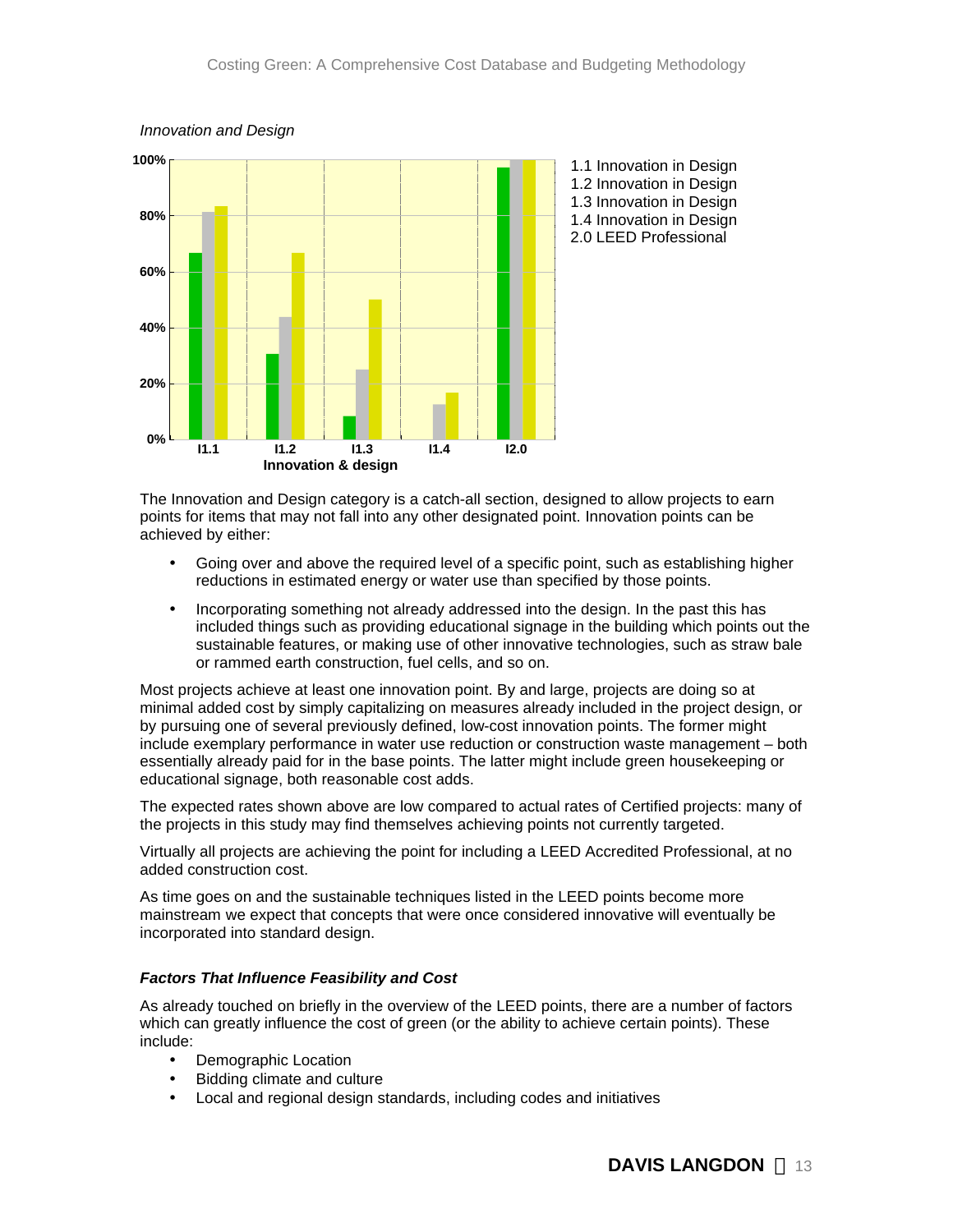- Intent and values of the project
- Climate
- Timing of implementation
- Size of building
- Point synergies

#### *Demographic Location*

The location of the project can have a significant impact on the cost and feasibility of certain of the LEED points. To demonstrate the implications of simply siting a building in a rural versus an urban setting, we took a newly built library which achieved a LEED Silver rating. It was built in the middle of a large city – an urban setting. To examine the effects of site selection on cost and feasibility we 'moved' it to a rural setting and looked to see what might have had to change.

|                                                                | rural | urban  |
|----------------------------------------------------------------|-------|--------|
|                                                                |       |        |
| <b>Site Selection</b>                                          |       |        |
| <b>Urban Redevelopment</b>                                     |       |        |
| Alternative Transportation, Public Transportation Access       |       |        |
| <b>Reduced Site Disturbance, Protect or Restore Open Space</b> |       |        |
| Reduced Site Disturbance, Development Footprint                |       |        |
| Stormwater Management, Rate and Quantity                       |       | \$\$\$ |
| <b>Stormwater Management, Treatment</b>                        |       | \$\$\$ |
| Water Efficient Landscaping, Reduce by 50%                     |       |        |
| Water Efficient Landscaping, No Potable Use or No Irrigation   |       |        |
| <b>Construction Waste Management, Divert 50%</b>               |       |        |
| <b>Construction Waste Management, Divert 75%</b>               |       |        |
|                                                                | 5     | 6 to 8 |

This chart lists the LEED points which would be most impacted by the type of site selected for the building. As we can see, the urban redevelopment and alternative transportation points would only be available in the urban setting. However, the rural setting would allow the project to earn a few of the other Site Selection points which the urban setting could not. These included the points which involve open space and protection of natural habitat. The rural site would be more likely to include larger areas of green space around the building. This would improve the ability of the project to earn the stormwater management points, since the larger areas provide an easier and less expensive alternative to capturing and treating stormwater. While in the urban site there was cost associated with stormwater management, due to the lack of space and thus the need to install detention tanks, a larger, rural setting provides space for low-cost retention ponds, as well as more landscaping to both filter and slow the rate of the stormwater runoff.

The ability of the project to earn the construction waste management points is also clearly impacted by the selection of the urban versus the rural setting. In urban environments there is more likely to be well-established construction waste recycling or reclamation programs. Additionally, contractors are more likely to be familiar with these practices.

#### *Bidding Climate*

Perhaps the most significant single factor in the cost of sustainable design is the bidding climate, or the response of bidders to the green requirements in the contract. There are some measurable direct costs to be borne by the contractor. These include the cost of documentation of the material credits, the application of the construction indoor air quality credits, and some of the schedule impacts of post construction building flush-out. These, however, are relatively low costs.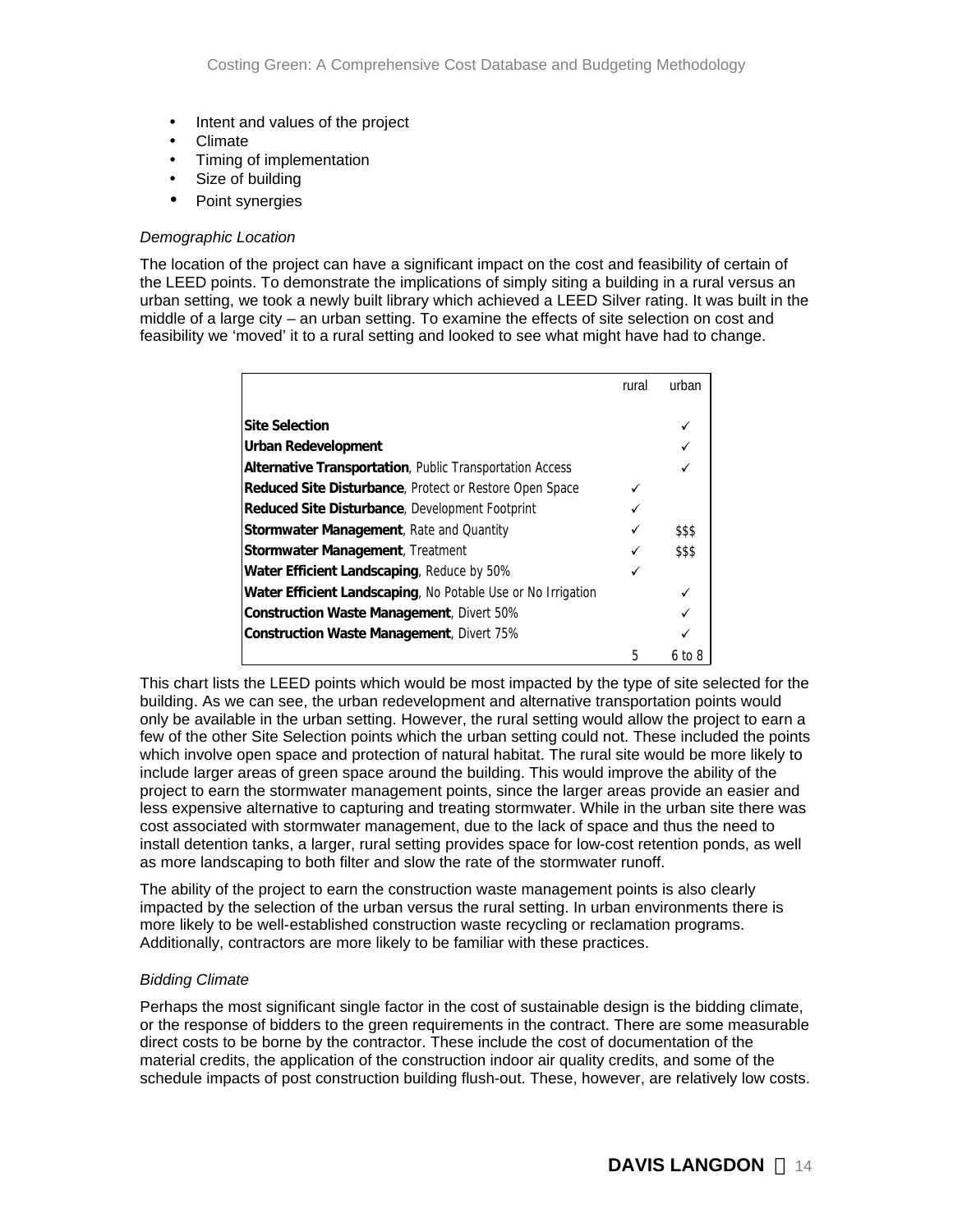A far greater impact comes where the contractor perceives the sustainable requirements as onerous or risky. Below are clauses from two actual construction contracts:

The Contractor shall:

- "ensure that the Project achieves LEED"
- "deliver a finished Work Product that assists the Owner in achieving a LEED green building rating of Certified"

The first of these clauses transfers the liability for achieving LEED certification to the contractor. The second engages the contractor in the process, seeking cooperation rather than obligation. Clearly the contractor, when faced with the former, will include a greater risk contingency into their bid, if they are willing to bid at all. In order to manage the impact of sustainable design on bid response it is necessary to write reasonable specifications and contracts, and to engage the contractor in a collaborative process, possibly even including training and bonuses for compliance, rather than transferring risks and applying penalties for failure.

In many areas where bidders are unfamiliar with building sustainable projects, they are likely to be more wary. This has two effects: firstly bidders are inclined to add contingencies or risk premiums to cover the perceived risk; secondly, the bid pool diminishes, leading to poorer competition and higher bid prices. As bidding communities become more familiar with sustainable buildings, the risk premiums decrease, and the competition increases, reducing or eliminating the green premium.

The cost impact of bid climate is more pronounced when bidders have plenty of alternative work. When work is scarce, bidders are more willing to discount the risk in order to remain in business. For this reason it is essential to understand the bid community and the work availability.

California currently has one of the highest levels of LEED-seeking buildings in the country. Thus, it makes sense that more contractors in California are familiar with sustainable design, and thus more contractors are willing to bid on green projects. However, the recent high levels of construction growth has created an atmosphere where bids may still be higher than expected, because there is so much other work available for the contractor that they may be less willing to bid (or else they will bid high) on projects they consider 'difficult'. This might translate into higher bids on LEED Gold and Platinum projects.

As opposed to California, many other parts of the country have experienced a slower recovery from the economic downturn of the past few years. The New York and New Jersey region, for example has had less growth, and in fact contractors are struggling to return to work. Contractors are thus more willing to take on sustainable design projects, even if they might be considered more 'difficult' than non-green projects.

As we can see, there needs to be an understanding of the balance between the construction market in the area and whether or not the local environment supports, and is familiar with, sustainable building. Attempting to build green in an area where sustainable design is not a familiar concept, and where contractors are unwilling to bid, can significantly impact the cost of the project.

#### *Intents / Values*

Another one of the key factors in determining the feasibility of incorporating sustainable design into a building is the established intent and values of the building owner and project team. The best and most economical sustainable designs are ones in which the features are incorporated at an early stage into the project, and where the features are integrated, effectively supporting each other. If the owner has no expressed desire to incorporate elements of sustainable design, it becomes more difficult to incorporate the necessary modifications into the design.

This underscores the importance of understanding the actual intents and desires of the owner and the design team. If they are not actually serious, or are unwilling to invest the time and cooperation that may be needed, it will be much more difficult to reach the desired LEED level. This is also likely to impact cost to build.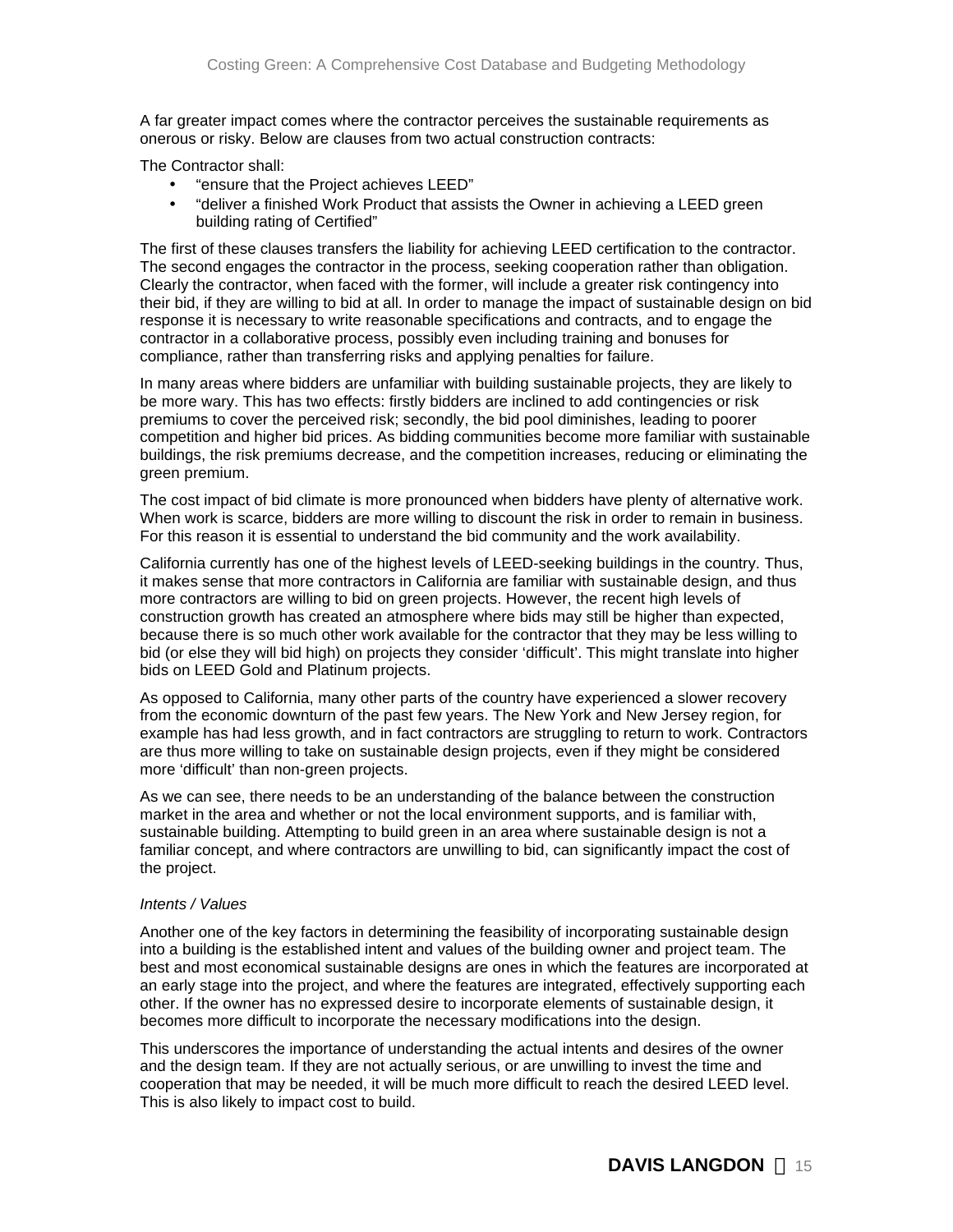### *Climate*

The climate where the building is to be constructed can play a key role in whether or not the project can actually achieve certain LEED points. It can also impact the cost to achieve particular LEED ratings.

To study how the climate can impact cost and feasibility, we took the design for the Bren School (a laboratory building which achieved LEED 1.0 Platinum) on the University of California, Santa Barbara campus, and placed it into five hypothetical settings, each with its own, unique climate issues. The design, as it was built in Santa Barbara, was costed for each climate to determine the impact of each. For the purpose of this study, we chose to minimize the variables by keeping the base building design constant, as opposed to optimizing the design for the different climates.

|                      | Platinum* | Gold* | Silver* |
|----------------------|-----------|-------|---------|
| <b>UCSB</b>          | 7.8%      | 2.7%  | 1.0%    |
| <b>San Francisco</b> | 7.8%      | 2.7%  | 1.0%    |
| <b>Merced</b>        | 10.3%     | 5.3 % | 3.7%    |
| <b>Denver</b>        | 7.6%      | 2.8%  | 1.2%    |
| <b>Boston</b>        | 8.8%      | 4.2 % | 2.6%    |
| <b>Houston</b>       | 9.1%      | 6.3%  | 1.7%    |

Costs are shown as a percentage of starting budget, and indicate additional cost necessary to reach each specified level of LEED.

The climates selected were the following:

- Mild Coastal Santa Barbara and San Francisco
- California Central Valley Merced
- Gulf Coast Houston
- Northeast Coast Boston
- Rocky Mountains Denver

It will be noted that not only are the premiums different by location, but also, there is quite a wide variation in the steps between levels. For example, Silver in Houston has a lower premium than Merced, but Gold has a higher premium. Some of the variations in premium relate to specific issues arising from the method of calculation. Since the LEED point is based on cost of energy saved, the relative cost of heating and cooling energy in each market can have an impact on the effectiveness of energy economy measures.

This analysis underscores the need to understand the climate and the energy costs where the building will be located. Yearly temperature fluctuations and levels of humidity can play a significant role in determining cost for mechanical systems, as well as whether or not the project may be able to use passive heating or cooling instead of relying on a mechanical system.

#### *Feasibility and Cost - Conclusion*

As we can see, there are a number of factors which can have a significant impact on both the ability to achieve specific LEED points, and on the cost to build a sustainable building. When considering cost and feasibility for pursuing LEED certification for any building, it is extremely important that you:

- Understand the feasibility of each point for your project
- Understand the factors affecting cost and feasibility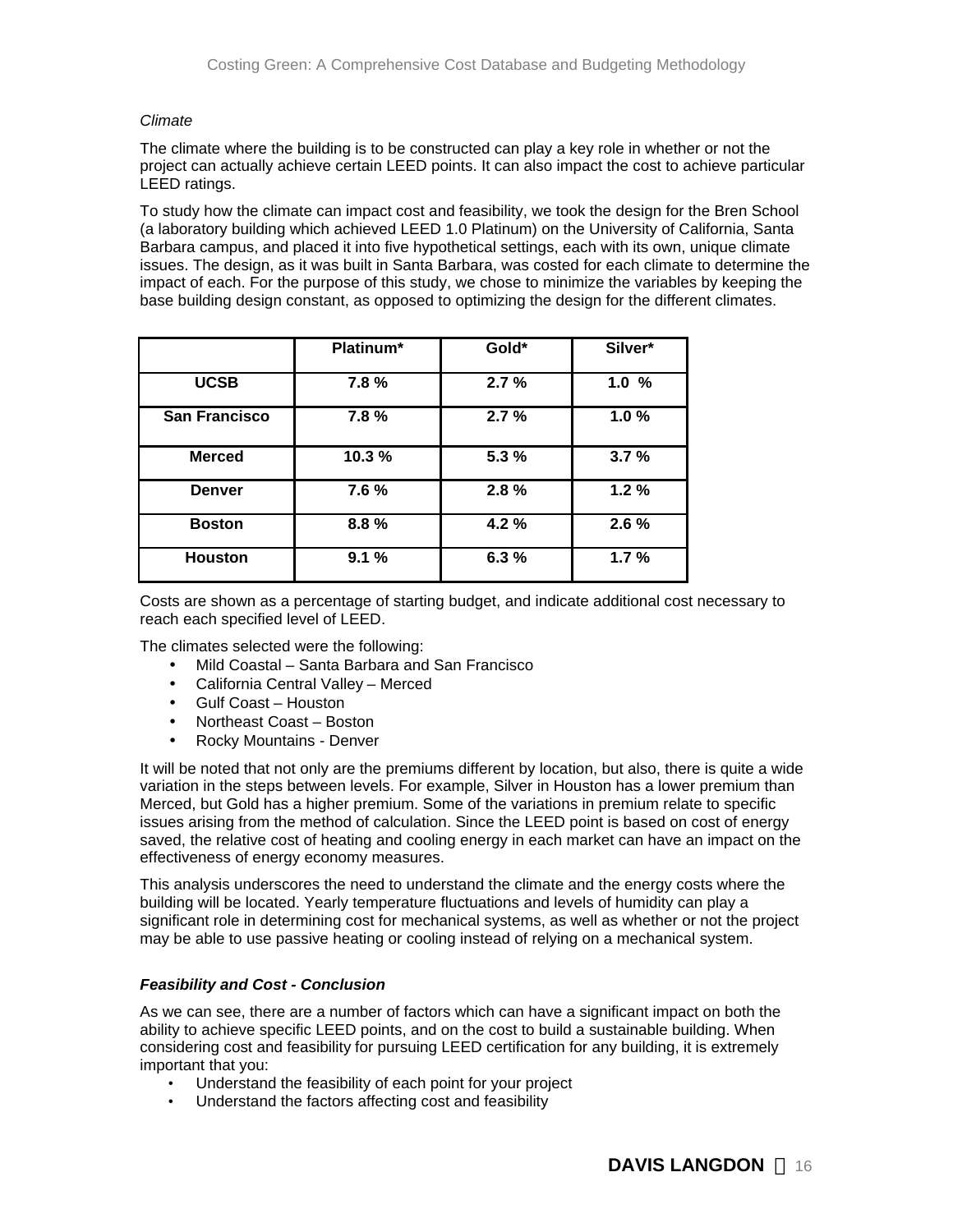Having a comprehensive understand of these factors allows an owner to more accurately determine potential costs, and to make better choices as to which LEED points a particular building should pursue.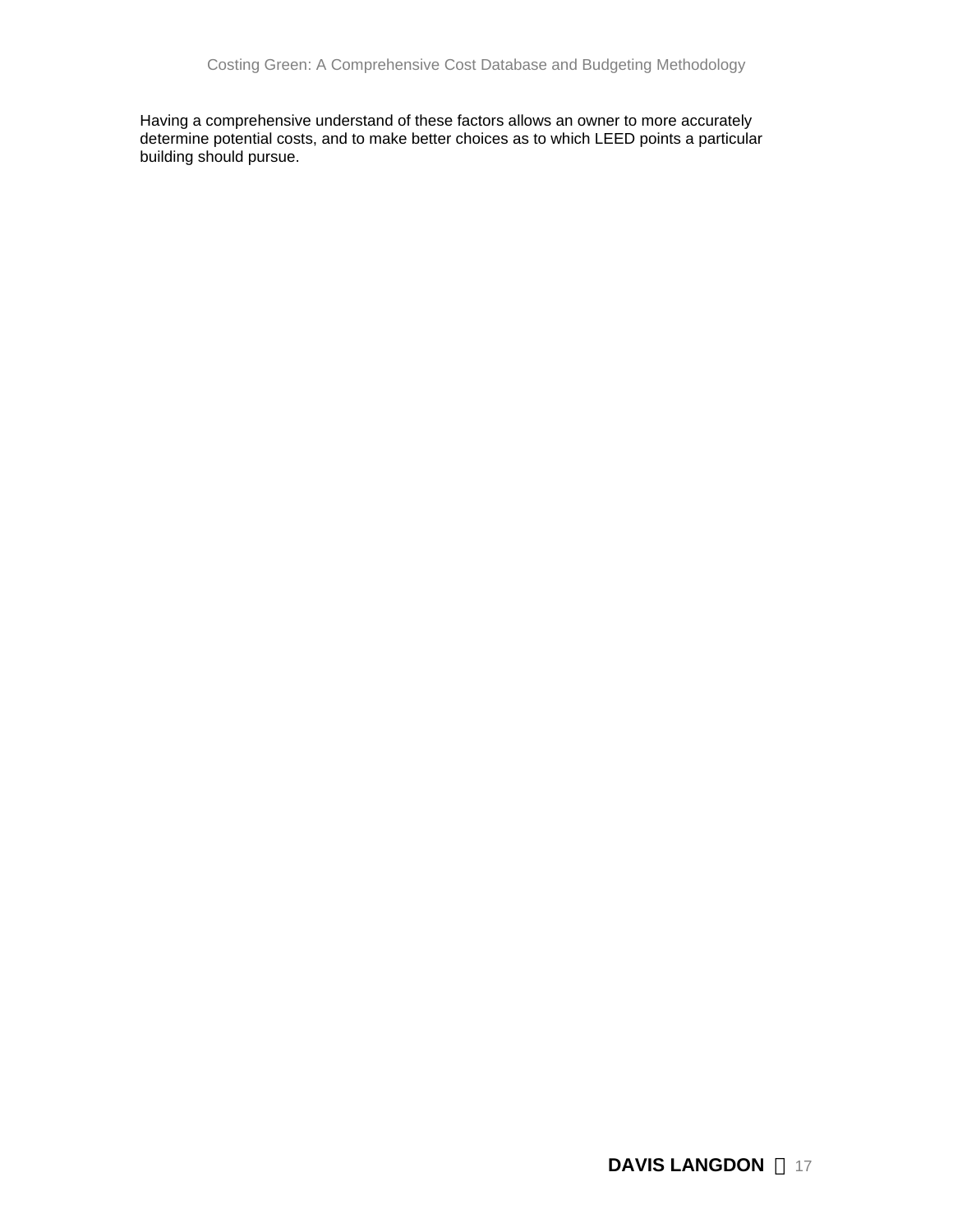# **Analyzing the Data – Cost Analysis of Similar Buildings**

In this study, our goal was to compare construction costs of buildings where LEED certification was a primary goal to similar buildings where LEED was not considered during design. We selected projects from our extensive database of cost information which were designed with a goal of meeting some level of the USGBC's LEED certification. 61 buildings were selected which met this criteria. Of these, the most common three program types were libraries, laboratories, and academic classroom buildings – these categories made up 45 of the buildings studied.

We compared the green projects in the three largest categories to buildings with similar program types. 138 buildings were studied – 93 non-LEED and 45 LEED-seeking. All costs were normalized for time and location in order to ensure consistency for the comparisons. It is important to note that the only distinction between the buildings was the intent to incorporate sustainable design in order to achieve LEED rating. The non-LEED buildings all would have earned some LEED points by virtue of their basic design, but sustainability had not been the intent. We will look at the differences between LEED-seeking and non-LEED a little later.

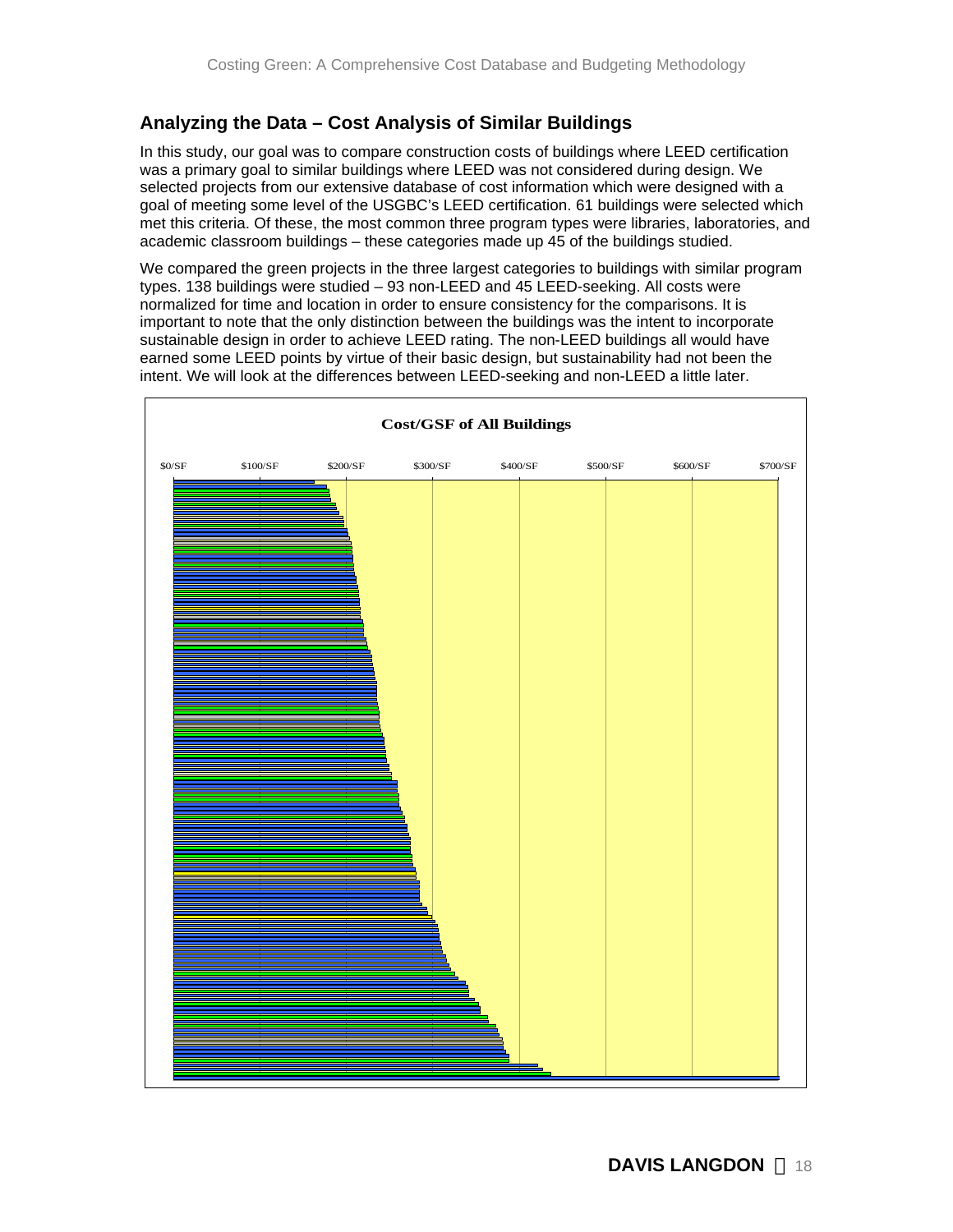The graph above compares the cost per square foot for all buildings in our study, from lowest to highest. Blue lines show non-LEED buildings, green lines indicate buildings attempting LEED Certified, silver lines indicate those seeking LEED Silver, and gold lines indicate those buildings seeking to achieve either LEED Gold or Platinum.

In a comparison between all projects – LEED-seeking versus non-LEED, something interesting came to light: the cost per square foot for the LEED-seeking buildings was scattered throughout the range of costs for all buildings studied, with no apparent pattern to the distribution. This was tested statistically using the t-test method of analyzing sample variations. This test indicated that there was no statistically significant difference between the LEED population and the non-LEED population. In other words, any variations in the samples, or the sample averages, were within the range to be expected from any random sample of the whole population. It is important to note, however, that the standard deviation in dollars per square foot cost for each category (LEEDseeking and non-LEED) was quite high, since there is such a wide variation in building costs.

### *Academic Buildings*

After comparing all 138 projects, we next compared buildings by category. First we looked at academic classroom buildings, located on college and university campuses. A total of 52 buildings were studied – 15 LEED-seeking and 37 non-LEED.

As we can see from the graph below, there was no indication that the LEED-seeking projects tended to be any more expensive than the non-LEED. The difference between average cost per square foot was, again, statistically insignificant for academic classroom buildings.



# **Academic Buildings - Cost / SF Academic Buildings - Cost / SF**

In the sampling of academic classroom buildings which were LEED-seeking, the only LEED levels attempted were Certified and Silver (Certified are shown as green bars in the graph above, while Silver projects are shown as silver bars). When the Silver projects were averaged and that average compared to the average cost per square foot for non-LEED buildings, there was still no significant difference noted.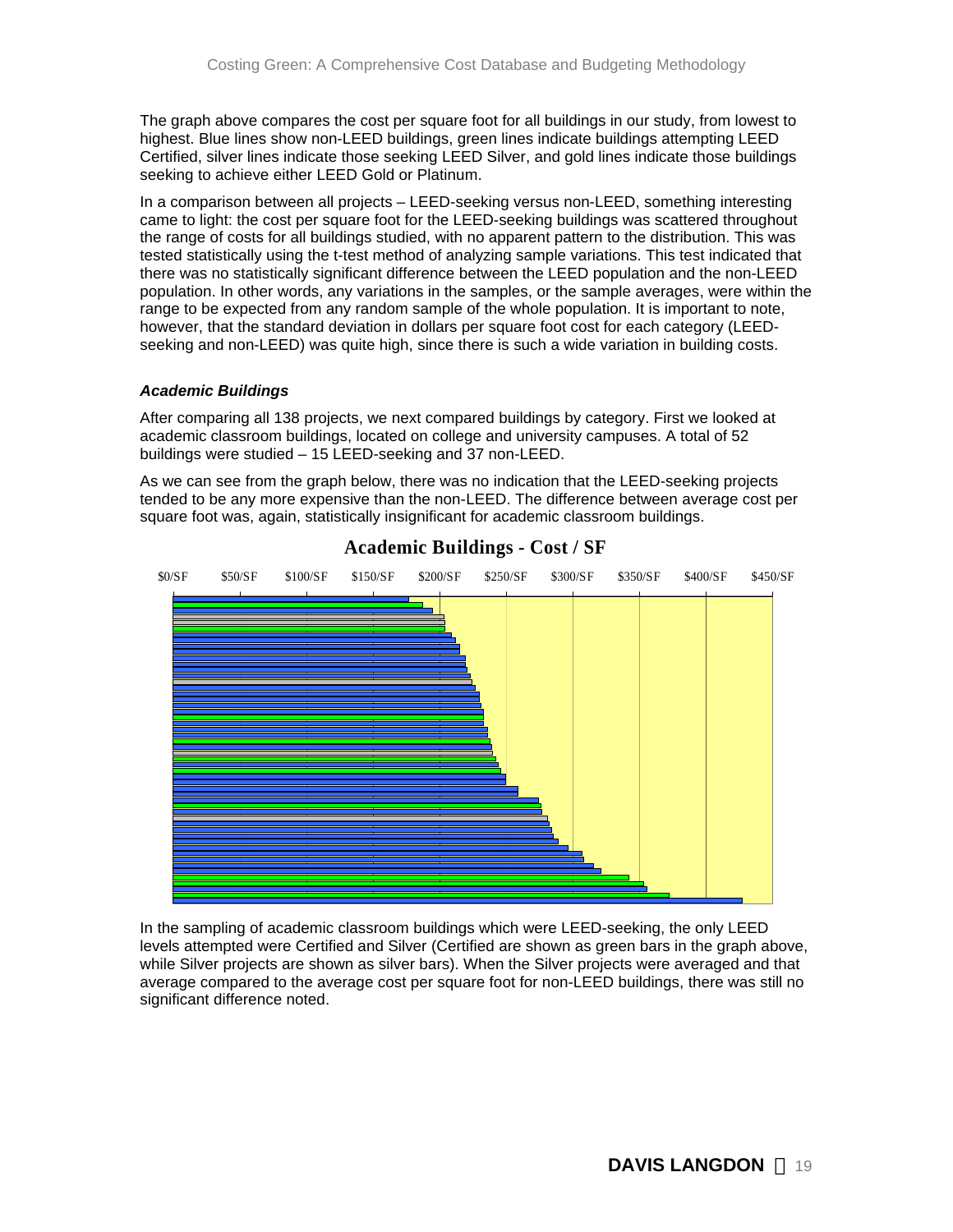# *Laboratory Buildings*

The next category examined was laboratory buildings. 15 LEED-seeking laboratories were compared to 34 non-LEED laboratory buildings.



# **Laboratories - Cost / SF**

Again, no significant statistical difference was noted between the average costs per square foot for LEED-seeking versus non-LEED laboratories. However, we did see a fairly large standard deviation in price between the labs. This was not unexpected, since construction costs for laboratory buildings often varies widely depending on the type of laboratory being built. For example, materials and forensics laboratories tend to be more expensive, while teaching and environmental studies laboratories tend to be less expensive overall.

To try to eliminate the effect of this wide variation in costs due to laboratory type, we took a closer look at only the wet labs, excluding teaching and materials labs to remove the higher and lower end costs from the analysis. For this, only 22 total buildings were studied  $-7$  LEED-seeking and 15 non-LEED.



# **Wet Laboratories - Cost / SF**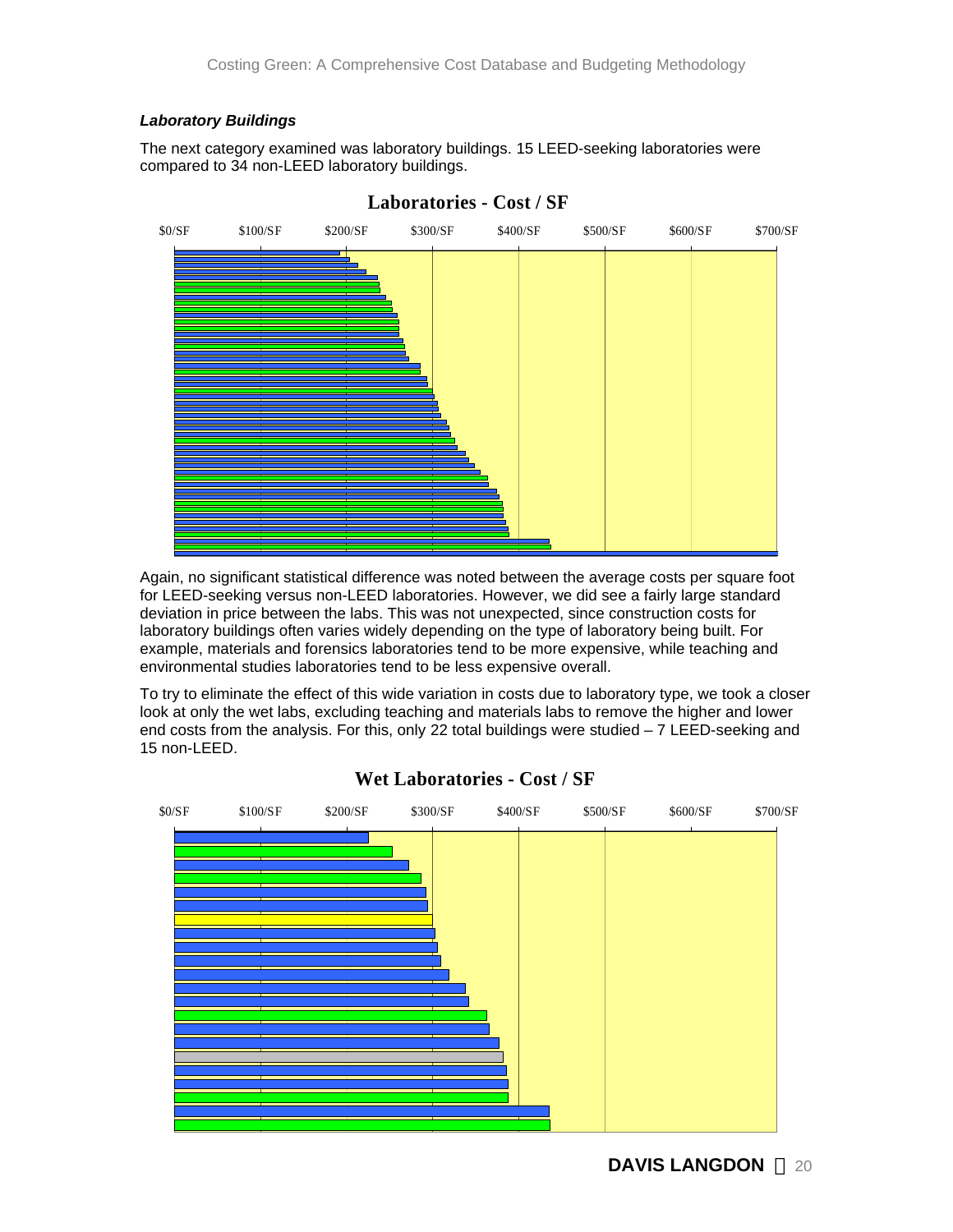In this graph, LEED levels are denoted by the different colors. Green bars indicate Certified buildings, silver bars indicate Silver buildings, and the gold bar indicates a laboratory which was attempting LEED Gold rating. Interestingly, while we drastically reduced the standard deviation between lowest and highest cost for the buildings studied, we still saw no significant statistical differences between average costs per square foot for the LEED-seeking versus the non-LEED buildings.

## *Library Buildings*

Finally, we compared 15 LEED-seeking libraries to 22 non-LEED libraries.

Bar color denotes LEED level attempted – gold for LEED Gold, Silver for LEED silver, and green for LEED Certified.



**Libraries - Cost / SF**

It is interesting to note that the majority of the LEED-seeking libraries tend to fall into the lower half of the range for cost per square foot. However, this does not automatically suggest that green libraries are, overall, less expensive than non-LEED libraries to build. A majority of those libraries were all built by the same owner, who has mandated LEED for all libraries, regardless of the assigned budget. This comparison does suggest, however, that green libraries are certainly affordable and achievable.

Due to the fact that so many of the LEED-seeking libraries come from one owner and constituted tighter construction budgets, the average cost per square foot for green was slightly lower than the average cost per square foot for non-LEED libraries. This difference, however, was again not statistically significant, nor, if it had been significantly different, could we have surmised that this was a true result which could be applied to any LEED-seeking libraries across the board.

As with laboratories, there does tend to be a wide variation in construction costs per square foot overall for libraries, based on the type of library constructed (academic, main community library, or city or community branch library). To narrow the analysis by library type, we excluded all but branch libraries from the comparison – looking only at those libraries that were less than 40,000 total square feet. This reduced the numbers to 11 LEED-seeking and 11 non-LEED library buildings.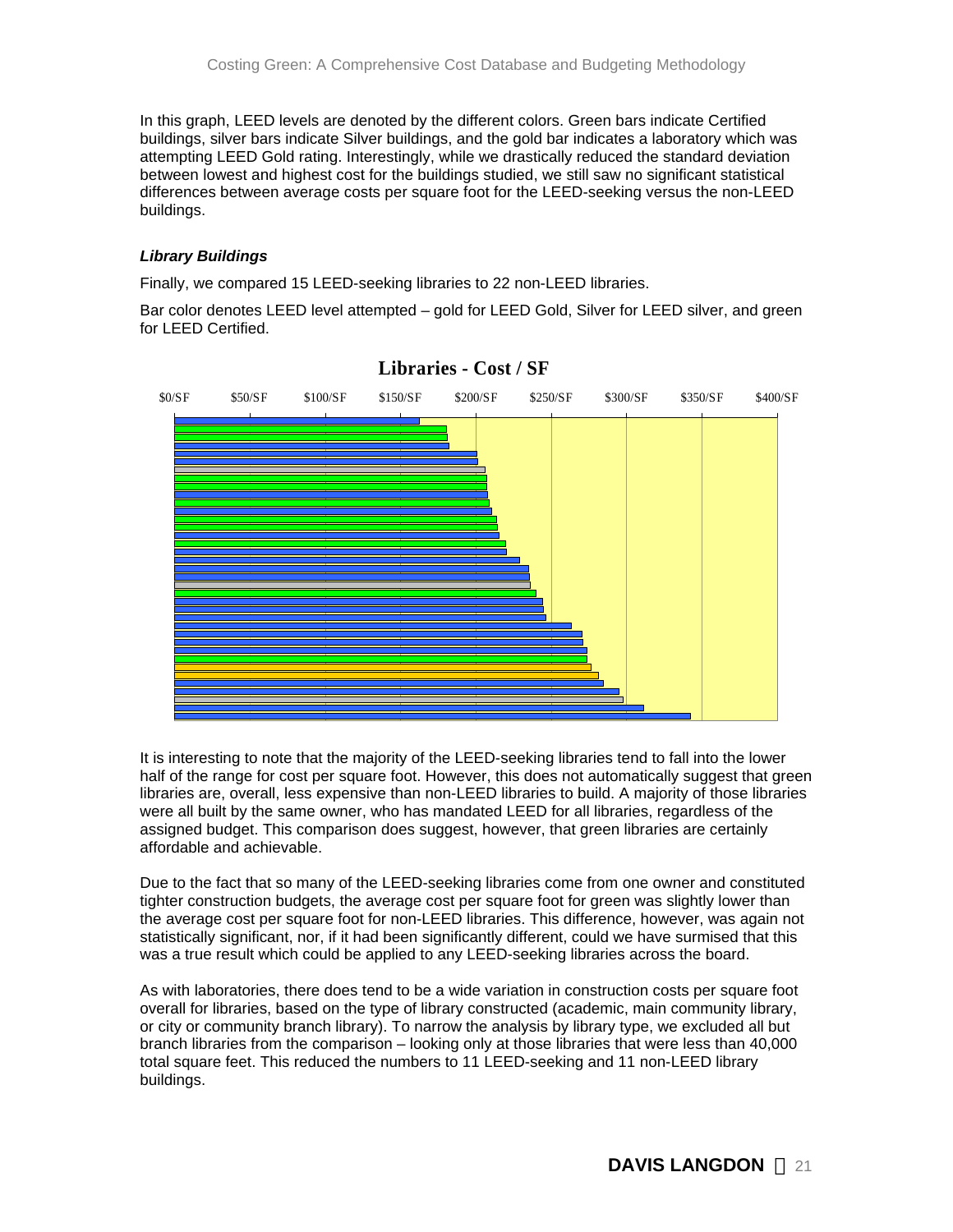

Bar color denotes LEED level attempted – gold for LEED Gold, Silver for LEED silver, and green for LEED Certified.

When we narrowed in on these types of buildings, we finally see a statistically significant difference in cost per square foot between LEED-seeking and non-LEED libraries. The difference noted suggested that the LEED-seeking libraries were cheaper to build than the non-LEED! However, again, we point to the fact that a majority of those green libraries in the analysis were from a single owner with a set commitment to achieve LEED, and with tight controls over budget and costs to suggest that this statistically significant difference in cost is likely skewed by this fact.

### *LEED-Seeking versus Non-LEED*

Throughout these comparisons we have referred to the two groups as LEED-seeking and non-LEED. However, it is important to keep in mind that the difference between these groups is simply that the LEED-seeking buildings were designed with LEED certification in mind, while this was not one of the goals for the non-LEED buildings. Non-LEED buildings qualified for at least some LEED points by virtue of their design, location, and other factors.

To compare LEED-seeking to non-LEED buildings, ten non-LEED buildings were selected at random from the 93 examined for this study. A LEED checklist was created for each of these ten buildings to determine the number and type of points each project would receive with their current design.

This analysis concluded that these non-LEED projects achieved between 15 and 25 points with their established designs, and in fact one project was estimated to qualify for 29 points – enough to earn a rating of LEED Certified if the building owners had so desired.

Closer examination of the non-LEED and LEED buildings suggests that for any building, there are usually about 12 points that can be earned without any changes to design, due simply to the building's location, program, or requirements of the owner or local codes. Up to 18 additional points are then available for a minimum of effort, and little or no additional cost required.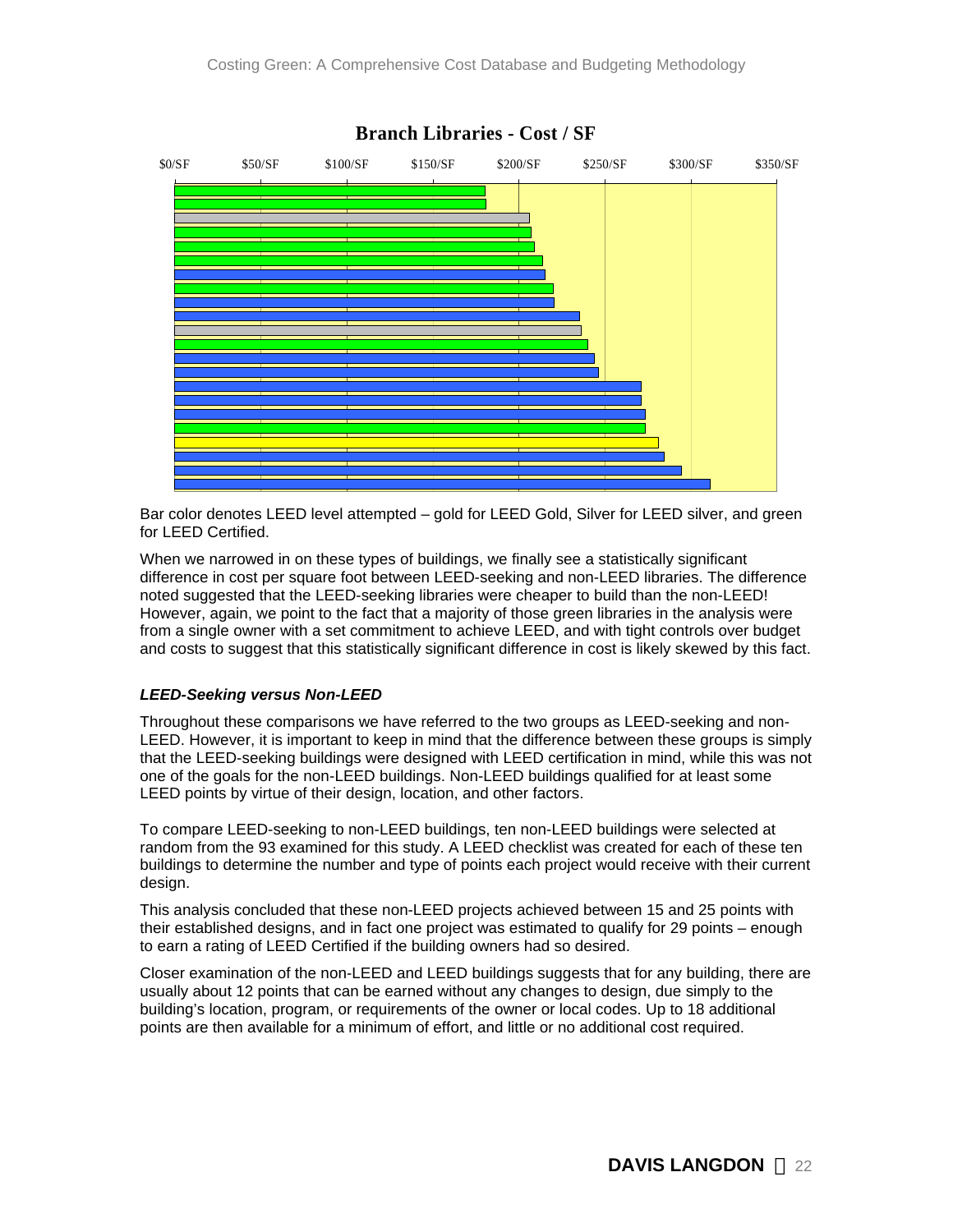### *Cost Analysis of Similar Buildings – Conclusion*

We can draw four key conclusions from our analysis of construction costs for LEED-seeking versus non-LEED seeking projects:

- There is a very large variation in costs of buildings, even within the same building program category.
- Cost differences between buildings are due primarily to program type.
- There are low cost and high cost green buildings
- There are low cost and high cost non-green buildings.

There is such a wide variation in cost per square foot between buildings on a regular basis, even without taking sustainable design into account, that this certainly contributed to the lack of statistically significant differences between the LEED-seeking and non-LEED buildings. Additionally, comparisons of this type can not be considered reliably meaningful because budgets can never be compiled based on an average. Any number of factors can distort the results obtained, as we saw with the comparison of library buildings, such that the same comparisons done with a completely different sampling of buildings might yield completely different and conflicting results. While we saw no significant differences in cost per square foot in the sampling of buildings studied, this could easily not be the case for any other data configuration. Averages will always be highly dependent on the data pool being sampled.

What does this mean in regard to the cost of green? The conclusion is that comparing the average cost per square foot for one set of buildings to another does not provide any meaningful data for any individual project to assess what – if any – cost impact there might be for incorporating LEED and sustainable design. The normal variations between buildings are sufficiently large that analysis of averages is not helpful. Remember – buildings can never be budgeted on averages.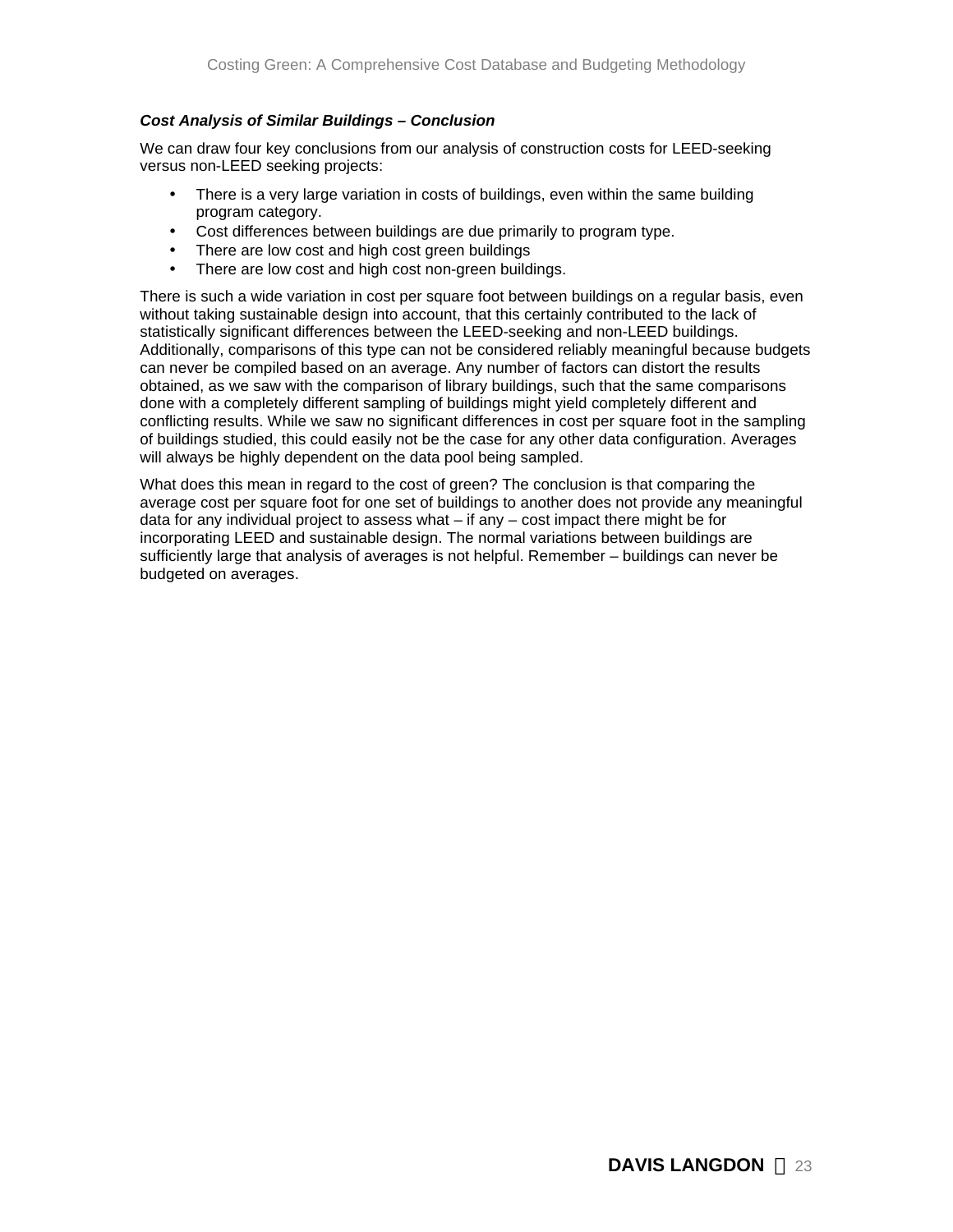# **Analyzing the Data – Initial Budget**

One of the most common methods used to establish the cost of green has been to compare the final construction costs for the project to the established budget. In other words, was the budget increased to accommodate the sustainable elements, or were those elements incorporated into the project within the original available funds. Within the 61 LEED seeking buildings we studied, we found that over half the projects had original budgets that were set without regard to sustainable design, and yet received no supplemental funds to support sustainable goals. Of those that did receive additional funding, the supplement was usually provided only for specific enhancements or requirements, such as photovoltaic systems, and the range of monies supplemented, for those few that required it, was typically in the range of  $0 - 3%$  of initial budget.

The projects that were the most successful in remaining within their original budgets were those which had clear goals established from the start, and which integrated the sustainable elements into the project at an early stage. Projects that viewed the elements as added scope, tended to experience the greater budget difficulties.

It is important to be circumspect when using initial budget performance as a benchmark, however, as the budget performance alone may not present the full picture. The following graph compares the building cost per student for schools built in Pennsylvania, Oregon, and California:

- The Pennsylvania elementary school obtained a LEED Silver certification for a premium of 2% $^2$ .
- In Oregon, a middle school was built that obtained a rating of LEED Gold for no additional premium $3$ .



Taken without additional information, one might surmise that LEED certification could be obtained for around 2% over starting budget.

However, this conclusion would be misleading. As can be seen from the chart, the cost per student allocated to each newly constructed school varies widely between the states. The Silver-

1  $2$  "Clearview Elementary School – Highlighting high performance", http://www.nrel.gov/docs/fy02osti/32680.pdf

<sup>&</sup>lt;sup>3</sup> "Case Study – The Dalles Middle School", http://www.energy.state.or.us/school/thedalles.pdf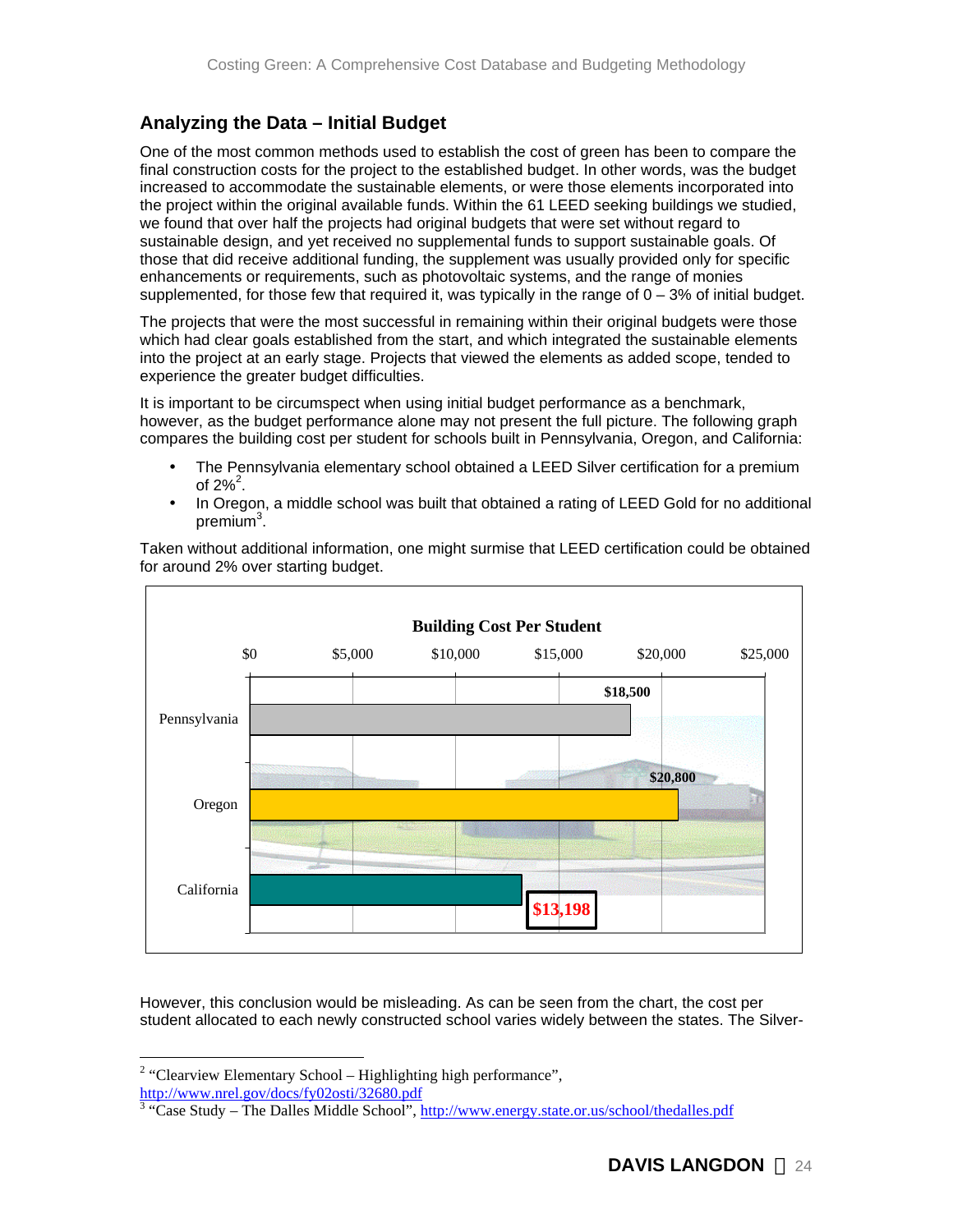rated elementary school was built at a cost of \$18,500 per student. The Gold-rated middle school in Oregon was built at a cost of \$20,800 per student. Compare this to the average amount spent per student in California, which is just over \$13,000<sup>4</sup>. Clearly we can see that starting budget must play a role in determining final LEED premium for these projects.

As we can see from this example, simply comparing a project's cost to its budget does not give an accurate picture of the true cost of green.

## *Initial Budget Cost Analysis - Conclusion*

1

As the various methods of analysis showed, there is no 'one size fits all' answer to the question of the cost of green. A majority of the buildings we studied were able to achieve their goals for LEED certification without any additional funding. Others required additional funding, but only for specific sustainable features, such as the installation of a photovoltaic system. Additionally, our analysis suggested that the cost per square foot for buildings seeking LEED certification falls into the existing range of costs for buildings of similar program type.

From this analysis we can conclude that many projects can achieve sustainable design within their initial budget, or with very small supplemental funding. This suggests that owners are finding ways to incorporate the elements important to the goals and values of the project, regardless of budget, by making choices and value decisions.

<sup>&</sup>lt;sup>4</sup> "Fact Book 2003: Handbook of Education Inform", http://www.cde.ca.gov/resrc/factbook/factbook03.pdf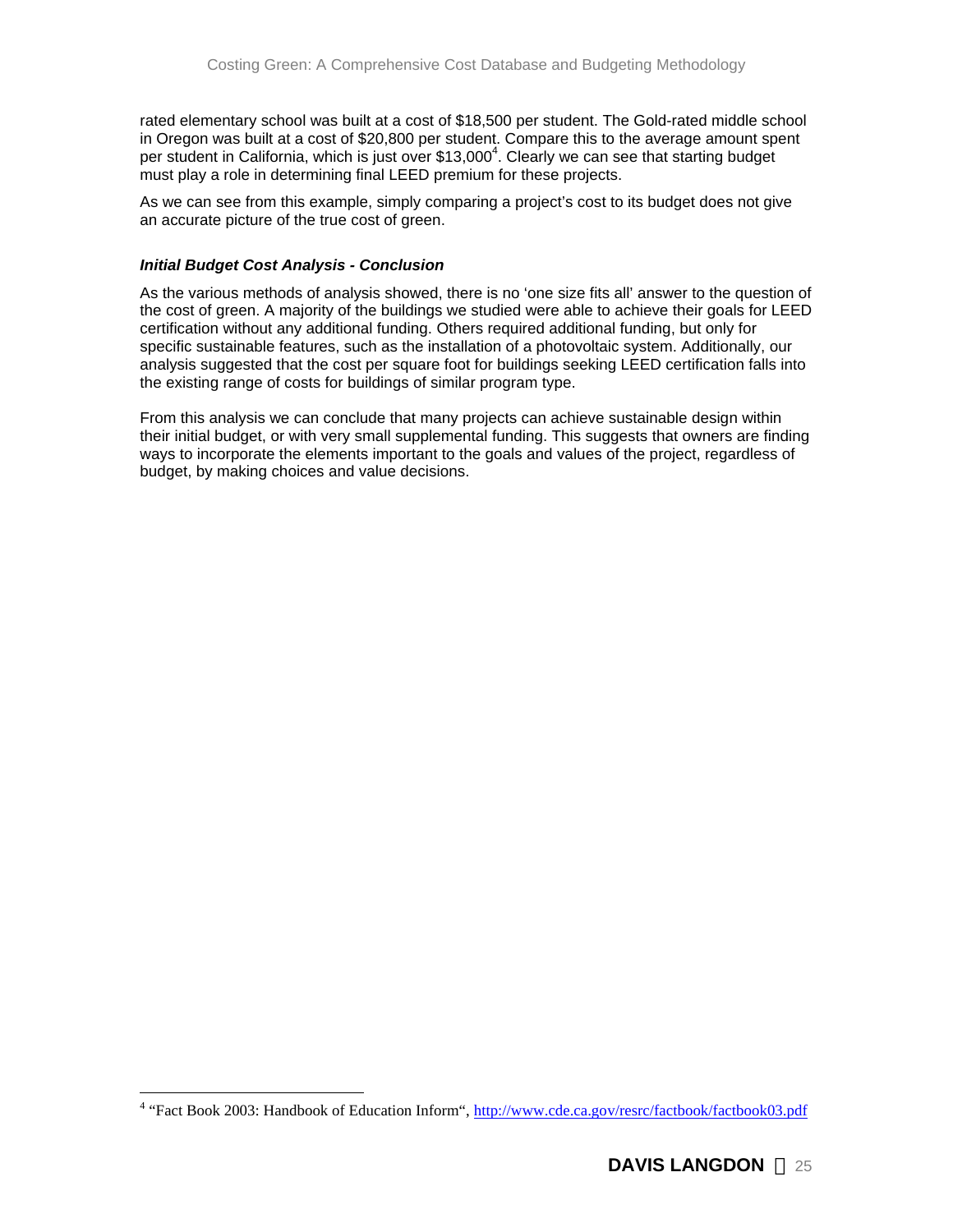# **Budgeting Methodology for Green**

When establishing a design and a budget for a LEED building, the key point to remember is that sustainability is a program issue, rather than an added requirement. Our analysis indicates that it is necessary to understand the project goals, the approach to achieving the goals, and the factors at play in for the project. Simply choosing to add a premium to a budget for a non-green building will not give any meaningful reflection of the cost for that building to meet its green goals. The first question in budgeting should not be "How much more will it cost?", but "How will we do this?"

This must be done as early as possible in the project and it must be considered at every step of design and construction. This is done by:

- **Establishing team goals, expectations & expertise**
- **Including specific goals in the Program**
- ß Aligning budget with program
- Staying on track through design and construction

Perhaps the most important thing to remember is that sustainability is **not** a below-the-line item.

### *Establish Team Goals, Expectations and Expertise*

When considering sustainability, it is important to understand your team. As we discussed previously, the feasibility and potential cost impact of a number of LEED points can be significantly increased or decreased by whether or not the members of the design and construction teams are familiar with sustainable practices, and willing to commit to following established protocols and procedures.

It is also important to ensure that the team includes the expertise that will be necessary to allow the sustainable elements to be incorporated smoothly. And finally, you must align the goals and values of the project such that all members of the team accept and understand them.

### *Include Specific Goals*

A LEED checklist should be prepared at the start of the project and at every program stage. This will enable the project team to clearly understand their current ability to meet the project's established goals and values. Additionally, the team should specify specific design measures to be employed in meeting the goals, and these should be routinely monitored to ensure complete compliance.

It may seem to be impractical to develop a sustainable design strategy during the program stage of design, when so little of the building is defined. It is our experience, however, that many of the features can be identified, visualized and incorporated into the cost model if sufficient attention is paid to them.

In the design, include contingency points, recognizing that some of the points may be unsuccessful. It is essential to plan for at least three or four points more than the minimum required for a given level. We have found that where projects need "just one more point", those last points tend to be difficult and very expensive.

It is also important to be specific in point selection. There will always be points which are uncertain, which should properly be counted as points in the 'maybe' column on the checklist. The 'maybe' column should not, however, be used as a substitute for thinking through the feasibility of a point; 'maybe' is not the same as indecision.

### *Align Budget with Program*

It is essential to align the budget with the program during the programming phase of the project. If there are insufficient funds to fulfill all of the program goals, either the goals must be reduced, or the budget increased. Too often projects move forward with a mismatch, either because the